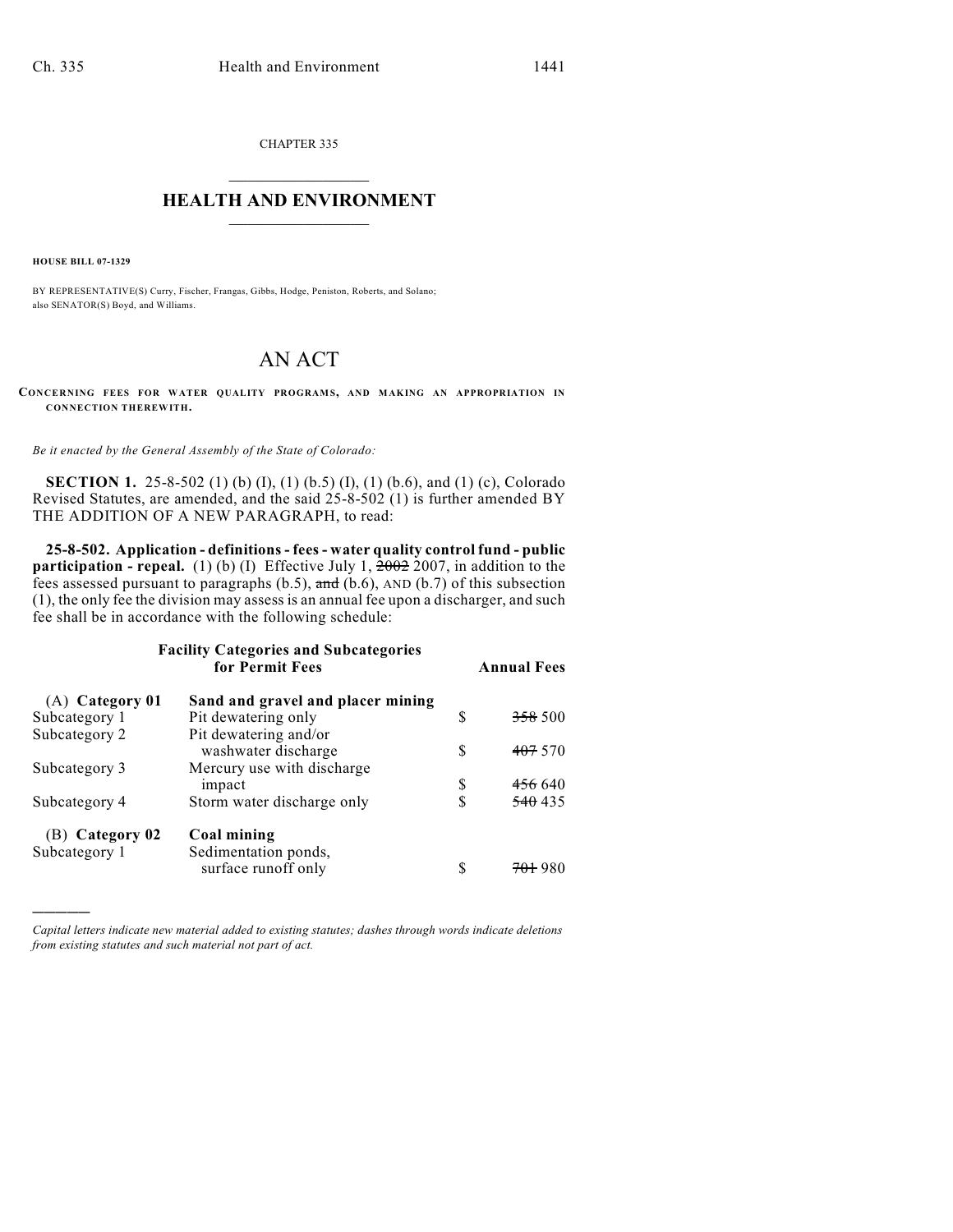| 1442                              | Health and Environment                                                                                                                                                                                                    | Ch. 335                  |
|-----------------------------------|---------------------------------------------------------------------------------------------------------------------------------------------------------------------------------------------------------------------------|--------------------------|
| Subcategory 2                     | Mine water, preparation<br>plant discharge                                                                                                                                                                                | \$<br>9451,320           |
| $(C)$ Category 03                 | <b>Hardrock mining</b>                                                                                                                                                                                                    |                          |
| Subcategory 1                     | Mine dewatering from 0 up                                                                                                                                                                                                 |                          |
| Subcategory 2                     | to 49,999 gallons per day<br>Mine dewatering from 50,000                                                                                                                                                                  | \$<br>8161,140           |
|                                   | up to 999,999 gallons per day                                                                                                                                                                                             | \$<br>1,533 2,150        |
| Subcategory 3                     | Mine dewatering from<br>1,000,000 gallons per day<br>or over                                                                                                                                                              | \$<br>2,346 3,280        |
| Subcategory 4                     | Mine dewatering and milling                                                                                                                                                                                               |                          |
|                                   | with no discharge                                                                                                                                                                                                         | \$<br>2,346 3,280        |
| Subcategory 5                     | Mine dewatering and milling                                                                                                                                                                                               |                          |
|                                   | with discharge                                                                                                                                                                                                            | \$<br>7,056 9,880        |
| Subcategory 6                     | No discharge                                                                                                                                                                                                              | \$<br>8161,140           |
| Subcategory 7                     | Milling with discharge from 0                                                                                                                                                                                             | \$                       |
| Subcategory 8                     | up to 49,999 gallons per day<br>Milling with discharge from                                                                                                                                                               | 2,394 3,350              |
|                                   | 50,000 gallons per day or                                                                                                                                                                                                 |                          |
|                                   | greater                                                                                                                                                                                                                   | \$<br>4,773 6,680        |
| (D) Category 04                   | Oil shale                                                                                                                                                                                                                 |                          |
| Subcategory 1                     | Sedimentation ponds, surface                                                                                                                                                                                              |                          |
|                                   | runoff only                                                                                                                                                                                                               | \$<br>1,418 1,990        |
| Subcategory 2                     | Mine water from $0$ up to $49,999$                                                                                                                                                                                        |                          |
|                                   | gallons per day                                                                                                                                                                                                           | \$<br>1,5332,150         |
| Subcategory 3                     | Mine water from $50,000$ up to                                                                                                                                                                                            |                          |
|                                   | 999,999 gallons per day                                                                                                                                                                                                   | \$<br>1,907 2,670        |
| Subcategory 4                     | Mine water from 1,000,000                                                                                                                                                                                                 |                          |
|                                   | gallons per day or over                                                                                                                                                                                                   | \$<br>1,859 2,600        |
| Subcategory 5                     | Mine water and process water<br>discharge                                                                                                                                                                                 | \$<br>7,056 9,880        |
| Subcategory 6                     | No discharge                                                                                                                                                                                                              | \$<br>$1,304$ 1,830      |
|                                   |                                                                                                                                                                                                                           |                          |
| (E) Category 05<br>Subcategory 1  | Concentrated animal feeding operations (CAFOs)<br>General permit: The division shall assess a CAFO an<br>annual permit fee, not to exceed \$250 plus \$0.04 per<br>animal unit, based on the CAFO's peak working capacity |                          |
| Subcategory 2                     | Individual permit: The division shall assess a CAFO an<br>annual permit fee, not to exceed \$500 plus \$0.08 per<br>animal unit, based on the CAFO's peak working capacity                                                |                          |
| (F) Category 06                   | Water treatment plants                                                                                                                                                                                                    |                          |
| Subcategory 1                     | Intermittent discharge                                                                                                                                                                                                    | \$<br><del>407</del> 570 |
| Subcategory 2                     | Routine discharge                                                                                                                                                                                                         | \$<br>587820             |
|                                   |                                                                                                                                                                                                                           |                          |
| (G) Category 07<br>Subcategory 1A | <b>General permits</b><br>Sand and gravel with process                                                                                                                                                                    |                          |
|                                   | discharge and storm water                                                                                                                                                                                                 | \$<br><del>193</del> 270 |
| Subcategory 1B                    | Sand and gravel without process                                                                                                                                                                                           |                          |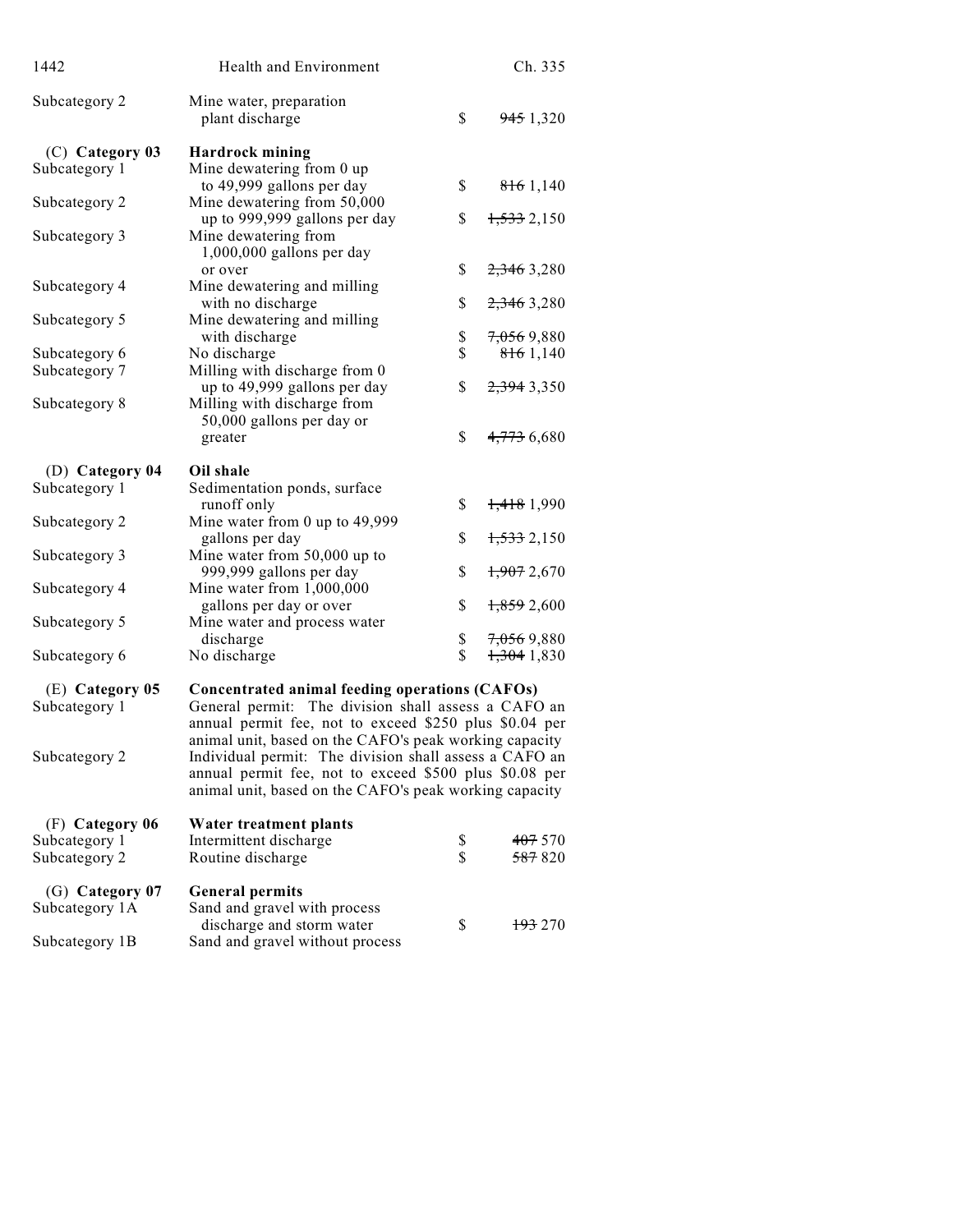| Ch. 335        | Health and Environment                                        |    | 1443                    |
|----------------|---------------------------------------------------------------|----|-------------------------|
|                | discharge - storm water only                                  | \$ | 77 75                   |
| Subcategory 2  | Construction dewatering                                       | \$ | 358 500                 |
| Subcategory 3  | [Reserved for future use]                                     |    |                         |
| Subcategory 4  | Placer mining                                                 | \$ | <del>371</del> 520      |
| Subcategory 5  | Coal mining                                                   | \$ | 556 780                 |
| Subcategory 6  | Water treatment plants -                                      |    |                         |
|                | intermittent discharge                                        | \$ | 340 475                 |
| Subcategory 7  | Water treatment plants -                                      |    |                         |
|                | routine discharge                                             | \$ | 510715                  |
| Subcategory 8  | Oil and gas cleanup                                           | \$ | 1,313 1,840             |
| Subcategory 9A | Construction - storm water only;                              |    |                         |
|                | 5 acres or more of disturbed area                             | \$ | 270245                  |
| Subcategory 9B | Construction - storm water only;                              |    |                         |
|                | 1 to less than 5 acres of                                     |    |                         |
|                | disturbed area long-term                                      | \$ | 270 245                 |
| Subcategory 9C | Construction - storm water only;                              |    |                         |
|                | <del>1 to less than 5 acres of</del>                          |    |                         |
|                | disturbed area - short-term                                   |    |                         |
|                | one quarter                                                   |    | 68                      |
| Subcategory 9D | Construction - storm water only;                              |    |                         |
|                | <del>1 to less than 5 acres of</del>                          |    |                         |
|                | disturbed area - short-term                                   |    |                         |
|                | two quarters                                                  | S  | <del>135</del>          |
| Subcategory 9E | Construction - storm water only;                              |    |                         |
|                | <del>1 to less than 5 acres of</del>                          |    |                         |
|                | disturbed area - short-term                                   |    |                         |
|                | three quarters                                                | S  | 203                     |
| Subcategory 9F | Construction - storm water only;                              |    |                         |
|                | <del>1 to less than 5 acres of</del>                          |    |                         |
|                | disturbed area - short-term                                   |    |                         |
|                | four quarters                                                 | \$ | 270                     |
| Subcategory 10 | Industrial - single municipal                                 |    |                         |
|                | industrial - storm water only                                 |    | <del>232</del> 185      |
| Subcategory 11 | (Deleted by amendment, L. 2002, p. 1657, § 2, effective       |    |                         |
|                | June 7, 2002.)                                                |    |                         |
| Subcategory 12 | Active mineral mines less than                                |    |                         |
|                | ten acres - storm water only                                  | \$ | <del>155</del> 125      |
| Subcategory 13 | Active mineral mines - ten acres                              |    |                         |
|                | or larger - storm water only                                  | \$ | <del>463</del> 375      |
| Subcategory 14 | Inactive mineral mines - storm                                |    |                         |
|                | water only                                                    | \$ | <del>77</del> 75        |
| Subcategory 15 |                                                               |    |                         |
|                | Department of transportation -<br>sand and gravel storm water |    |                         |
|                | permit                                                        | \$ | 5,406 4,360             |
| Subcategory 16 | Department of transportation -                                |    |                         |
|                | storm water construction                                      |    |                         |
|                |                                                               |    |                         |
|                | discharges from projects for                                  |    |                         |
|                | which the department of                                       |    |                         |
|                | transportation is the permittee -                             |    |                         |
|                | statewide permit                                              | S  | <del>11,662</del> 9,400 |
| Subcategory 17 | Coal degasification - process                                 |    |                         |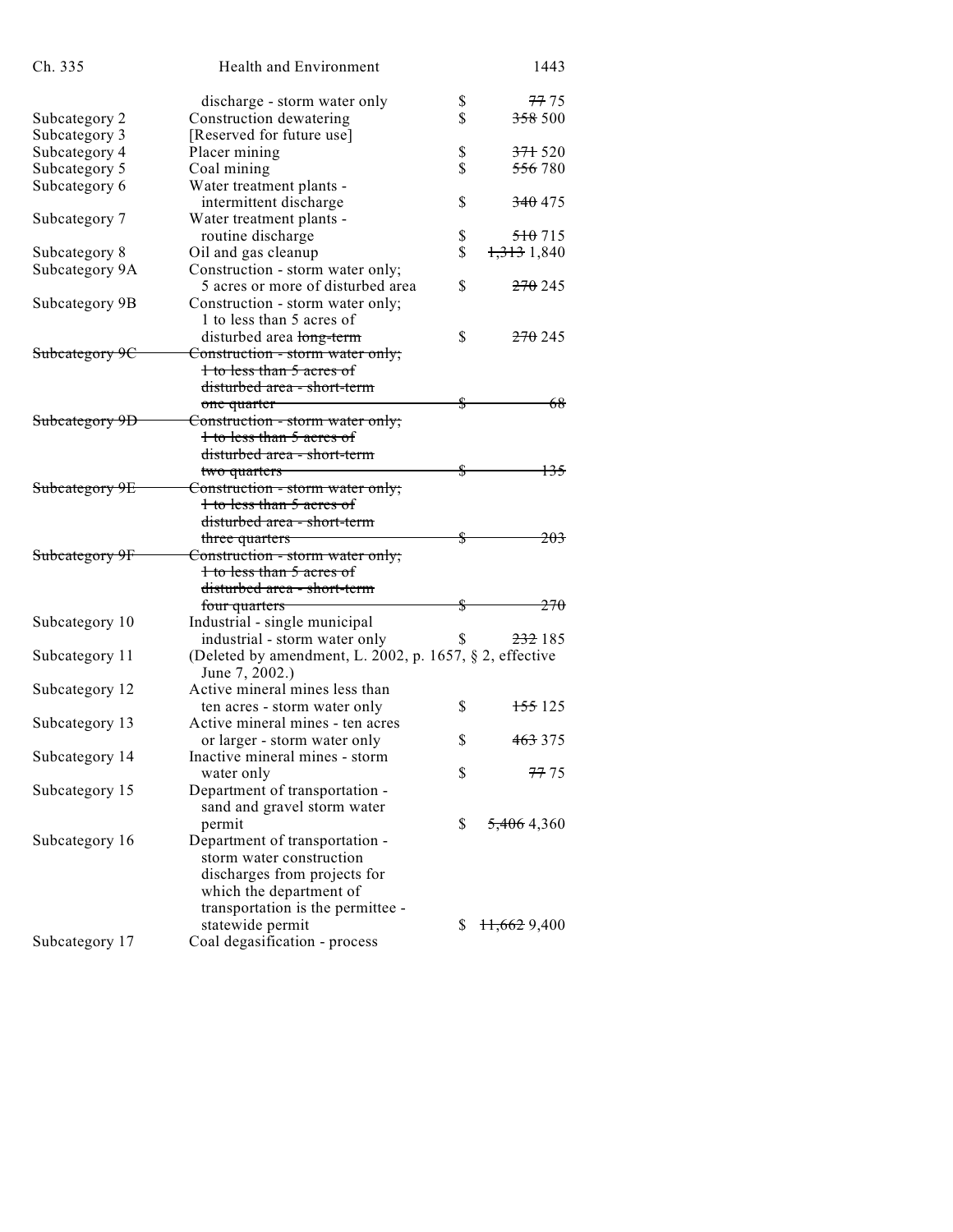| 1444            | Health and Environment                                         | Ch. 335                 |
|-----------------|----------------------------------------------------------------|-------------------------|
|                 | water from $0$ up to $49,999$                                  |                         |
| Subcategory 18  | gallons per day<br>Coal degasification - process               | \$<br>1,5332,150        |
|                 | water from 50,000 up to 99,999<br>gallons per day              | \$<br>2,346 3,280       |
| Subcategory 19  | Coal degasification - process                                  |                         |
|                 | water more than 100,000                                        | \$                      |
| Subcategory 20  | gallons per day<br>Storm water municipal greater               | 7,056 9,880             |
|                 | than 100,000 population                                        | \$<br>5,0194,050        |
| Subcategory 21  | Storm water municipal from<br>50,000 up to 100,000             |                         |
|                 | population                                                     | \$<br>2,5102,020        |
| Subcategory 22  | Storm water municipal from<br>$10,000$ up to 49,999 population | \$<br>1,004810          |
| Subcategory 23  | Storm water municipal less                                     |                         |
|                 | than 10,000 population                                         | \$<br>438 355           |
| Subcategory 24  | Discharges associated with                                     |                         |
|                 | treated water distribution                                     |                         |
|                 | systems less than or equal to                                  | \$                      |
| Subcategory 25  | 3,300 population<br>Discharges associated with treated         | <del>75</del> 105       |
|                 | water distribution systems from                                |                         |
|                 | 3,301 up to 9,999 population                                   | \$<br>$\frac{150}{210}$ |
| Subcategory 26  | Discharges associated with                                     |                         |
|                 | treated water distribution                                     |                         |
|                 | systems greater than or<br>equal to 10,000 population          | \$<br>225 315           |
|                 |                                                                |                         |
| (H) Category 08 | Power plants                                                   |                         |
| Subcategory 1   | Cooling water only, no discharge                               | \$<br>816 1,140         |
| Subcategory 2   | Process water from 0 up to                                     |                         |
| Subcategory 3   | 49,999 gallons per day<br>Process water from 50,000 up to      | \$<br>1,533 2,150       |
|                 | 999,999 gallons per day                                        | \$<br>2,346 3,280       |
| Subcategory 4   | Process water from 1,000,000                                   |                         |
|                 | up to 4,999,999 gallons per day                                | \$<br>7,056 9,880       |
| Subcategory 5   | Process water from 5,000,000                                   |                         |
|                 | gallons per day or over                                        | \$<br>7,056 9,880       |
| (I) Category 09 | <b>Sugar processing</b>                                        |                         |
| Subcategory 1   | Cooling water only, no discharge                               | \$<br>863 1,210         |
| Subcategory 2   | Process water from 0 up to                                     |                         |
|                 | 49,999 gallons per day<br>Process water from 50,000 up to      | \$<br>$1,060$ 1,480     |
| Subcategory 3   | 999,999 gallons per day                                        | \$<br>$2,640$ 3,700     |
| Subcategory 4   | Process water from 1,000,000                                   |                         |
|                 | up to 4,999,999 gallons per day                                | \$<br>7,056 9,880       |
| Subcategory 5   | Process water from 5,000,000                                   |                         |
|                 | gallons per day or over                                        | \$<br>7,056 9,880       |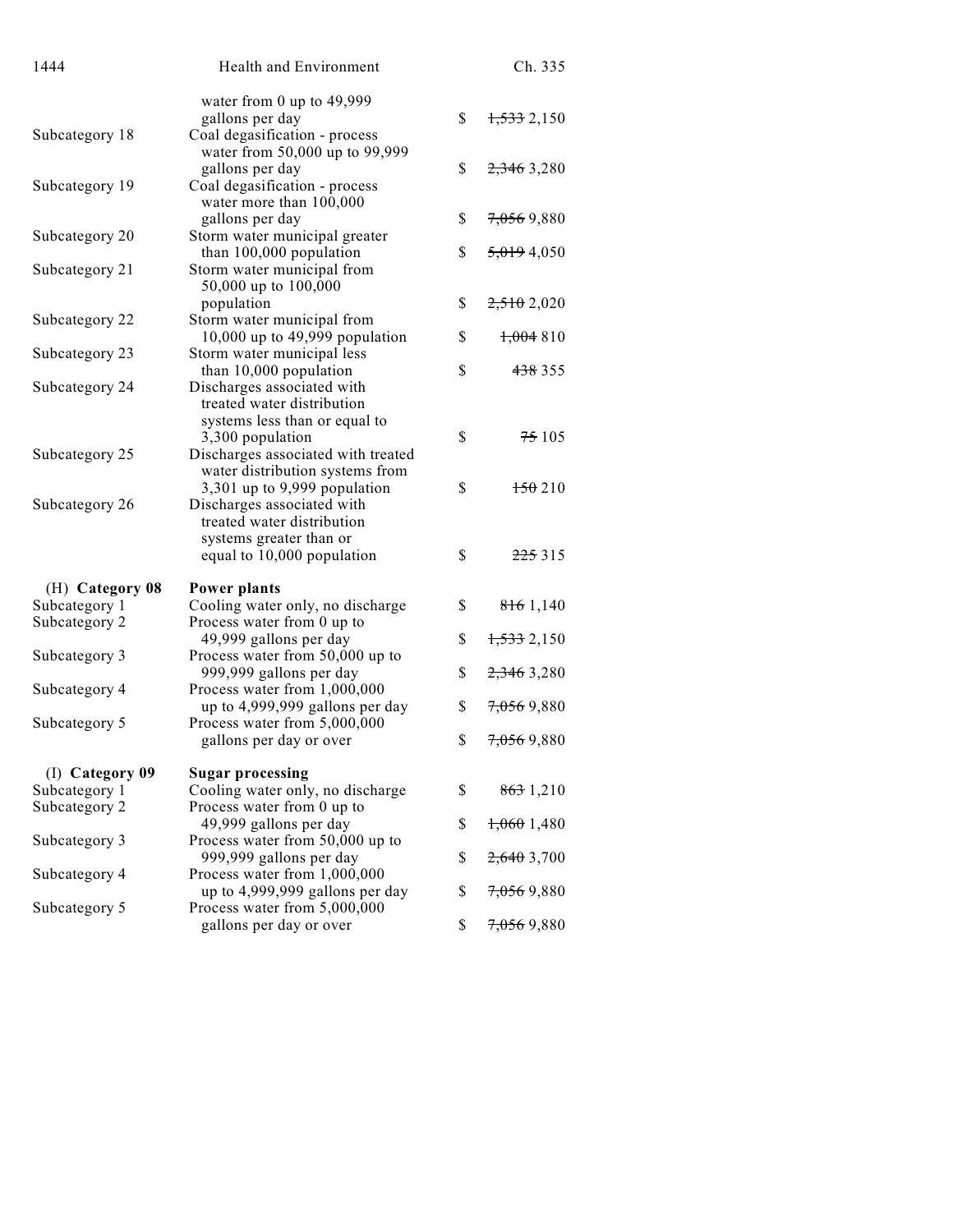| Ch. 335                                           | Health and Environment                                                                  |    | 1445                |
|---------------------------------------------------|-----------------------------------------------------------------------------------------|----|---------------------|
| (J) Category 10<br>Subcategory 1<br>Subcategory 2 | <b>Petroleum refining</b><br>Cooling water only, no discharge                           | \$ | 816 1,140           |
| Subcategory 3                                     | Process water from 0 up to<br>49,999 gallons per day<br>Process water from 50,000 up to | \$ | 1,826 2,560         |
|                                                   | 999,999 gallons per day                                                                 | \$ | 2,346 3,285         |
| Subcategory 4                                     | Process water from 1,000,000<br>up to 4,999,999 gallons per day                         | \$ | 7,056 9,880         |
| Subcategory 5                                     | Process water from 5,000,000<br>gallons per day or over                                 | \$ | 7,056 9,880         |
| (K) Category 11<br>No subcategories at this time  | <b>Fish hatcheries</b>                                                                  | \$ | 587820              |
| (L) Category 12                                   | Manufacturing and other industry                                                        |    |                     |
| Subcategory 1                                     | Cooling water only                                                                      | \$ | 8161,140            |
| Subcategory 2                                     | Process water from 0 up to<br>49,999 gallons per day                                    | \$ | 1,533 2,150         |
| Subcategory 3                                     | Process water from 50,000 up to<br>999,999 gallons per day                              | \$ | 2,346 3,280         |
| Subcategory 4                                     | Process water from 1,000,000                                                            |    |                     |
| Subcategory 5                                     | up to 4,999,999 gallons per day<br>Process water from 5,000,000                         | \$ | 7,056 9,880         |
| Subcategory 6                                     | up to 19,999,999 gallons per day<br>Process water 20,000,000 gallons                    | \$ | 8,671 12,140        |
|                                                   | per day or over                                                                         |    | \$14,112 19,760     |
| Subcategory 7                                     | No discharge                                                                            | S  | $1,060$ 1,480       |
| (M) Category 20                                   | Domestic wastewater - lagoons                                                           |    |                     |
| Subcategory 1                                     | Sewage from 0 up to 49,999<br>gallons per day                                           | \$ | 375 525             |
| Subcategory 2                                     | Sewage from 50,000 up to<br>99,999 gallons per day                                      | \$ | 603 845             |
| Subcategory 3                                     | Sewage from 100,000 up to<br>499,999 gallons per day                                    | \$ | 8801,230            |
| Subcategory 4                                     | Sewage from 500,000 up to<br>999,999 gallons per day                                    | \$ | 1,5152,120          |
| Subcategory 5                                     | Sewage from $1,000,000$ up to                                                           | \$ |                     |
| Subcategory 6                                     | 1,999,999 gallons per day<br>Sewage 2,000,000 gallons per                               |    | $2,264$ 3,170       |
|                                                   | day or over                                                                             | \$ | 4,612 6,460         |
| (N) Category 21                                   | Domestic wastewater - mechanical plants                                                 |    |                     |
| Subcategory 1                                     | Sewage from 0 up to 19,999                                                              |    |                     |
|                                                   |                                                                                         | \$ | 44 <sup>+</sup> 615 |
| Subcategory 2                                     | gallons per day<br>Sewage from 20,000 up to                                             |    |                     |
|                                                   | 49,999 gallons per day                                                                  | \$ | 701 980             |
| Subcategory 3<br>Subcategory 4                    | Sewage from 50,000 up to<br>99,999 gallons per day<br>Sewage from 100,000 up to         | \$ | $1,028$ 1,440       |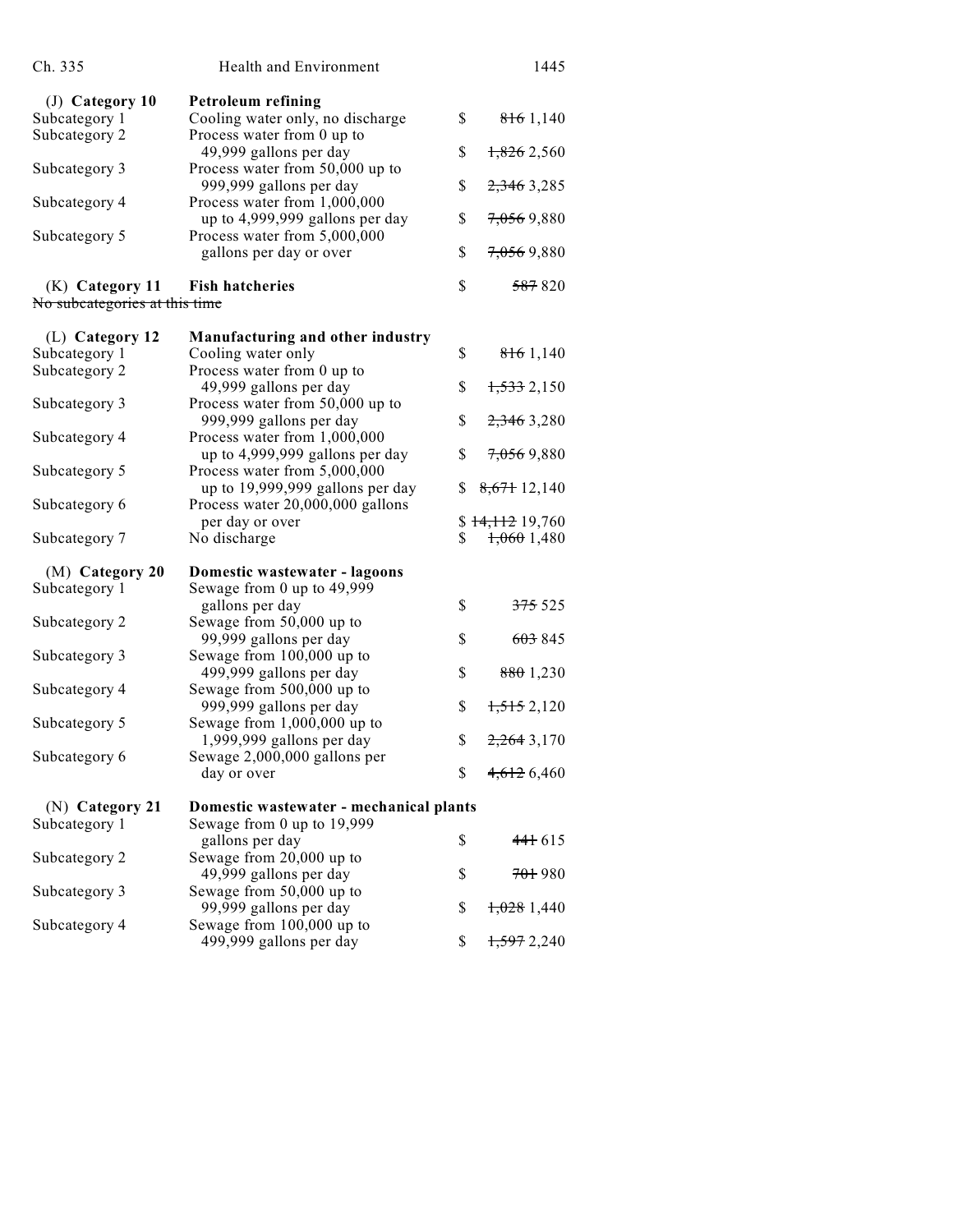| 1446            | Health and Environment                                       |    | Ch. 335                |
|-----------------|--------------------------------------------------------------|----|------------------------|
| Subcategory 5   | Sewage from 500,000 up to<br>999,999 gallons per day         | \$ | 2,657 3,720            |
| Subcategory 6   | Sewage from $1,000,000$ up to<br>2,499,999 gallons per day   | \$ | 4,351 6,090            |
| Subcategory 7   | Sewage from $2,500,000$ up to<br>9,999,999 gallons per day   | S. | 8,148 11,410           |
| Subcategory 8   | Sewage from $10,000,000$ up to<br>49,999,999 gallons per day |    | \$14,130 19,780        |
| Subcategory 9   | Sewage from $50,000,000$ up to<br>99,999,999 gallons per day |    | \$16,29722,820         |
| Subcategory 10  | Sewage from 100,000,000<br>gallons per day or over           |    | $$17,926$ 25,100       |
| (O) Category 22 | Domestic facilities discharging to unclassified              |    |                        |
|                 | waters - general permit                                      |    |                        |
| Subcategory 1   | Sewage from 0 up to 49,999                                   |    |                        |
|                 | gallons per day                                              | \$ | <del>324</del> 455     |
| Subcategory 2   | Sewage from 50,000 up to                                     |    |                        |
|                 | 199,999 gallons per day                                      | \$ | <del>571</del> 800     |
| Subcategory 3   | Sewage from 200,000 up to                                    |    |                        |
|                 | 599,999 gallons per day                                      | \$ | 834 1,170              |
| Subcategory 4   | Sewage from 600,000 up to                                    |    |                        |
|                 | 999,999 gallons per day                                      | \$ | 1,329 1,860            |
|                 |                                                              |    |                        |
| (P) Category 23 | Municipal storm water permits                                |    |                        |
| Subcategory 1   | Municipalities of 250,000 and                                |    |                        |
|                 | over in population                                           |    | $$13,130$ 10,580       |
| Subcategory 2   | Municipalities of 100,000 or                                 |    |                        |
|                 | more, but less than 250,000                                  |    |                        |
|                 | in population                                                | \$ | 7,723 6,225            |
| Subcategory 3   | Municipalities of 50,000 or                                  |    |                        |
|                 | more, but less than 100,000                                  |    |                        |
|                 | in population                                                | \$ | $3,862$ 3,110          |
|                 |                                                              |    |                        |
| Subcategory 4   | Municipalities of 10,000 or                                  |    |                        |
|                 | more, but less than 50,000                                   |    |                        |
|                 | in population                                                | \$ | $1,545$ 1,245          |
| Subcategory 5   | Statewide permit for                                         |    |                        |
|                 | department of transportation-                                |    |                        |
|                 | owned or -operated municipal                                 |    |                        |
|                 | separate storm water systems                                 |    |                        |
|                 | in municipal areas where storm                               |    |                        |
|                 | water permits are required                                   | \$ | <del>5,406</del> 4,360 |
|                 |                                                              |    |                        |
| (Q) Category 24 | Individual industrial storm water permits If a storm         |    |                        |
|                 |                                                              |    |                        |
|                 | water permit is integrated into an existing permit for a     |    |                        |
|                 | facility that has other point source discharges, or for      |    |                        |
|                 | facilities that have individual permits with only storm      |    |                        |
|                 | water discharges, the following additional charges shall     |    |                        |
|                 | apply:                                                       |    |                        |
| Subcategory 1   | Individual industrial - less than                            |    |                        |
|                 | ten acres                                                    | \$ | <del>364</del> 295     |
|                 |                                                              |    |                        |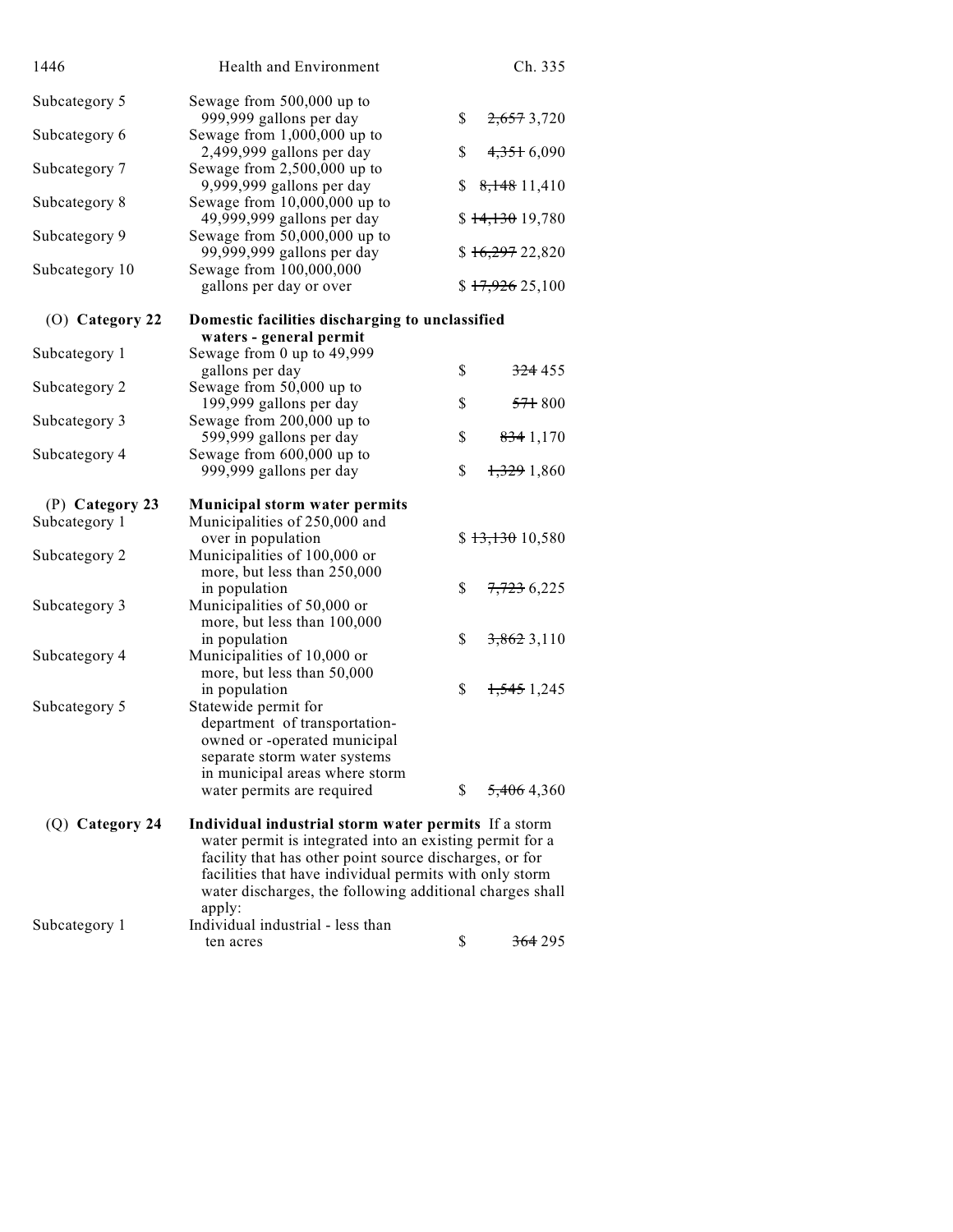| Ch. 335                                   | <b>Health and Environment</b>                                                                                                                                                                                                                                                                                                                                                                                                                                                                                           |    | 1447               |
|-------------------------------------------|-------------------------------------------------------------------------------------------------------------------------------------------------------------------------------------------------------------------------------------------------------------------------------------------------------------------------------------------------------------------------------------------------------------------------------------------------------------------------------------------------------------------------|----|--------------------|
| Subcategory 2                             | Individual industrial - ten acres<br>or more                                                                                                                                                                                                                                                                                                                                                                                                                                                                            | \$ | <del>463</del> 375 |
| Subcategory 3                             | Individual industrial - storm                                                                                                                                                                                                                                                                                                                                                                                                                                                                                           |    |                    |
|                                           | water only - international<br>airports                                                                                                                                                                                                                                                                                                                                                                                                                                                                                  | \$ | 7,723 6,220        |
| (R) Category 24.5                         | Housed commercial swine feeding operations THE<br>DIVISION SHALL ASSESS ON EACH HOUSED COMMERCIAL<br>SWINE FEEDING OPERATION AN ANNUAL PERMIT FEE, NOT TO<br>EXCEED TWENTY CENTS PER ANIMAL, BASED ON THE<br>OPERATION'S WORKING CAPACITY, TO OFFSET THE DIRECT<br>AND INDIRECT COSTS OF THE PROGRAM CREATED IN<br>SECTION 25-8-501.1. AS USED IN THIS SUB-SUBPARAGRAPH<br>(R), "WORKING CAPACITY" MEANS THE NUMBER OF SWINE<br>THE HOUSED COMMERCIAL SWINE FEEDING OPERATION IS<br>CAPABLE OF HOUSING AT ANY ONE TIME. |    |                    |
| $\left(\mathbb{R}\right)$ (S) Category 25 | Permit amendments Should a permittee holding a permit<br>issued under any of categories 1 to 24 or 26 to $43\overline{4}$<br>request an amendment to said permit, the following fees<br>shall apply:                                                                                                                                                                                                                                                                                                                    |    |                    |
| Subcategory 1                             | Minor amendment - an amount<br>equal to twenty-five percent of<br>the annual fee for the permit<br>being amended, not to exceed                                                                                                                                                                                                                                                                                                                                                                                         | \$ | 2,008 2,810        |
| Subcategory 2                             | Major amendment - an amount<br>equal to fifty-five percent of the<br>annual fee for the permit being<br>amended, not to exceed                                                                                                                                                                                                                                                                                                                                                                                          | \$ | 4,249 5,950        |
|                                           |                                                                                                                                                                                                                                                                                                                                                                                                                                                                                                                         |    |                    |
|                                           | $(\mathcal{S})$ (T) Category 26 Minimal discharge of industrial or commercial<br>wastewaters - general permit                                                                                                                                                                                                                                                                                                                                                                                                           |    |                    |
| Subcategory 1                             | Discharge of ninety days' duration                                                                                                                                                                                                                                                                                                                                                                                                                                                                                      |    |                    |
|                                           | <del>or less</del>                                                                                                                                                                                                                                                                                                                                                                                                                                                                                                      |    | 155                |
| Subcategory 2                             | Discharge of greater than ninety<br>days' duration                                                                                                                                                                                                                                                                                                                                                                                                                                                                      | S  | <del>448</del> 630 |
| (T) Category 27                           | <b>Construction dewatering</b>                                                                                                                                                                                                                                                                                                                                                                                                                                                                                          |    |                    |
| Subcategory 1                             | Long-term permit                                                                                                                                                                                                                                                                                                                                                                                                                                                                                                        |    | <del>358</del>     |
| Subcategory 2                             | Short-term one quarter                                                                                                                                                                                                                                                                                                                                                                                                                                                                                                  |    | 89                 |
| Subcategory 3                             | Short-term two quarters                                                                                                                                                                                                                                                                                                                                                                                                                                                                                                 |    | <del>178</del>     |
| Subcategory 4                             | Short-term three quarters                                                                                                                                                                                                                                                                                                                                                                                                                                                                                               | \$ | 267                |
| Subcategory 5                             | Short-term four quarters                                                                                                                                                                                                                                                                                                                                                                                                                                                                                                |    | <del>358</del>     |
|                                           |                                                                                                                                                                                                                                                                                                                                                                                                                                                                                                                         |    |                    |

Note: Gallons per day is based on design capacity of the facility, not flow. This applies to all categories.

 $(b.5)$  (I) Effective July 1,  $\frac{2002}{2007}$ , in accordance with the provisions of section 25-8-508, the division may assess an annual fee upon each industrial discharger as defined in section 25-8-103 (8.5), and upon each publicly owned treatment works, and all such fees shall be in accordance with the following schedule: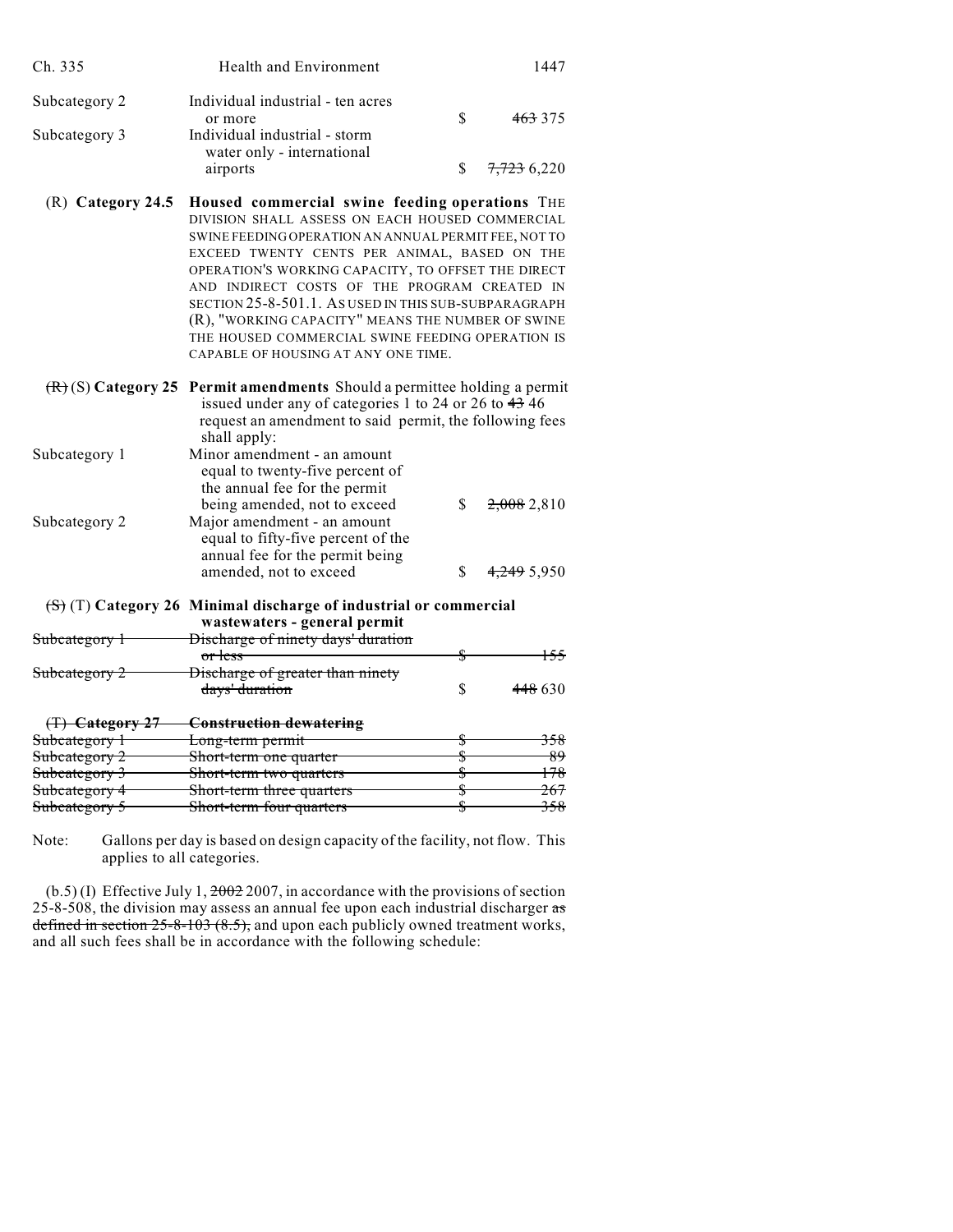| 1448                           | <b>Health and Environment</b>                                                                                                                                                                                                       |          | Ch. 335            |
|--------------------------------|-------------------------------------------------------------------------------------------------------------------------------------------------------------------------------------------------------------------------------------|----------|--------------------|
|                                | <b>Facility Categories and Subcategories</b><br>for Permit Fees                                                                                                                                                                     |          | <b>Annual Fees</b> |
| (A) Category 30                | Industrial dischargers subject to categorical<br>effluent standards discharging to publicly<br>owned treatment works with pretreatment<br>programs (not including categorical industries<br>subject to zero discharge standards)    |          |                    |
| Subcategory 1                  | <b>Less than 10,000</b> 100 TO 9,999<br>gallons per day                                                                                                                                                                             |          | 699                |
|                                |                                                                                                                                                                                                                                     | \$<br>\$ |                    |
| Subcategory 2                  | $10,000$ to 50,000 gallons per day                                                                                                                                                                                                  |          | 1,047              |
| Subcategory 3<br>Subcategory 4 | Greater than 50,000 gallons per day<br>Very low flow - LESS THAN 100                                                                                                                                                                | \$       | 1,397              |
|                                | <b>GALLONS PER DAY</b>                                                                                                                                                                                                              | \$       | 292                |
| (B) Category 31                | All other significant industrial dischargers<br>discharging to publicly owned treatment works<br>with pretreatment (including categorical<br>industries subject to zero discharge standards)                                        |          |                    |
| Subcategory 1                  | Less than 10,000 gallons per day                                                                                                                                                                                                    | \$       | 175                |
| Subcategory 2                  | $10,000$ to 50,000 gallons per day                                                                                                                                                                                                  | \$       | 349                |
| Subcategory 3                  | Greater than 50,000 gallons per day                                                                                                                                                                                                 | \$       | 465                |
| Subcategory 4                  | Pit dewatering only                                                                                                                                                                                                                 | \$       | 270                |
| $(C)$ Category 32              | Industrial dischargers subject to categorical<br>effluent standards discharging to publicly<br>owned treatment works without pretreatment<br>programs (not including categorical industries<br>subject to zero discharge standards) |          | 815                |
| Subcategory 1                  | Less than 10,000 gallons per day                                                                                                                                                                                                    | \$       |                    |
| Subcategory 2<br>Subcategory 3 | $10,000$ to 50,000 gallons per day<br>Greater than 50,000 gallons per day                                                                                                                                                           | \$<br>\$ | 1,280<br>1,746     |
| (D) Category 33                | All other significant industrial dischargers                                                                                                                                                                                        |          |                    |
|                                | discharging to publicly owned treatment works<br>without pretreatment programs (including<br>categorical industries subject to zero discharge<br>standards)                                                                         |          |                    |
| Subcategory 1                  | Less than 10,000 gallons per day                                                                                                                                                                                                    | \$       | 349                |
| Subcategory 2                  | $10,000$ to 50,000 gallons per day                                                                                                                                                                                                  | P        | 524                |
| Subcategory 3                  | Greater than 50,000 gallons per day                                                                                                                                                                                                 | \$       | 699                |
| (E) Category 34                | Domestic wastewater - lagoons                                                                                                                                                                                                       |          |                    |
| Subcategory 1                  | Sewage from 0 up to 49,999                                                                                                                                                                                                          |          |                    |
|                                | gallons per day                                                                                                                                                                                                                     | \$       | 3575               |
| Subcategory 2                  | Sewage from 50,000 up to                                                                                                                                                                                                            |          |                    |
|                                | 99,999 gallons per day                                                                                                                                                                                                              | \$       | <del>46</del> 75   |
| Subcategory 3                  | Sewage from 100,000 up to<br>499,999 gallons per day                                                                                                                                                                                | \$       | 58 75              |
| Subcategory 4                  | Sewage from 500,000 up to<br>999,999 gallons per day                                                                                                                                                                                | \$       | 69 75              |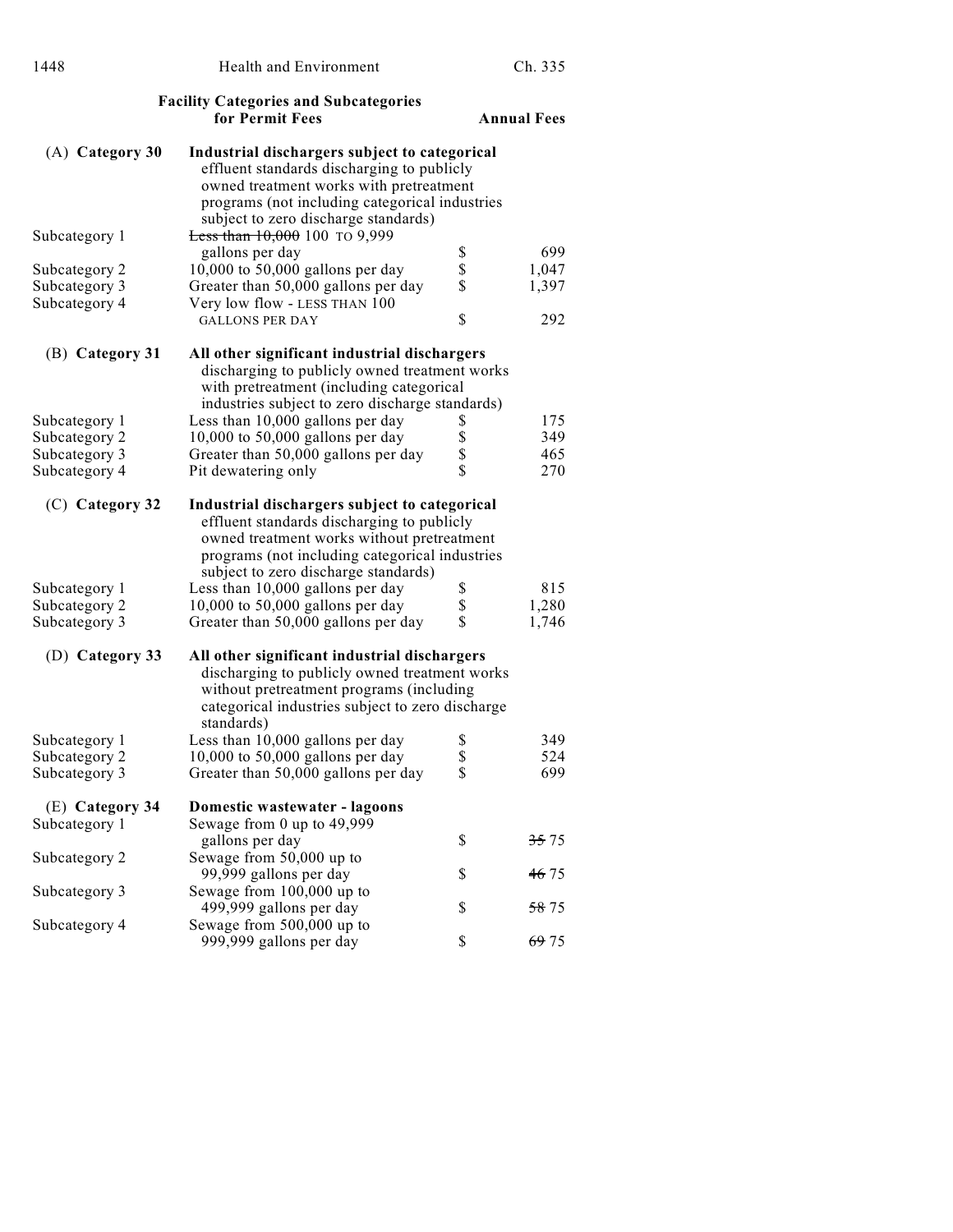| Ch. 335         | Health and Environment                                     |    | 1449             |
|-----------------|------------------------------------------------------------|----|------------------|
| Subcategory 5   | Sewage from $1,000,000$ up to                              |    |                  |
| Subcategory 6   | 2,499,999 gallons per day<br>Sewage from 2,500,000 gallons | S  | 81               |
|                 | per day                                                    | \$ | 94               |
| (F) Category 35 | Domestic wastewater - mechanical plants                    |    |                  |
| Subcategory 1   | Sewage from 0 up to 19,999                                 |    |                  |
|                 | gallons per day                                            | \$ | 23 75            |
| Subcategory 2   | Sewage from 20,000 up to                                   |    |                  |
|                 | 49,999 gallons per day                                     | \$ | <del>35</del> 75 |
| Subcategory 3   | Sewage from 50,000 up to                                   |    |                  |
|                 | 99,999 gallons per day                                     | \$ | <del>46</del> 75 |
| Subcategory 4   | Sewage from 100,000 up to                                  |    |                  |
|                 | 499,999 gallons per day                                    | \$ | 58 75            |
| Subcategory 5   | Sewage from 500,000 up to                                  |    |                  |
|                 | 999,999 gallons per day                                    | \$ | 69 75            |
| Subcategory 6   | Sewage from $1,000,000$ up to                              | \$ | 81               |
|                 | 2,499,999 gallons per day<br>Sewage from 2,500,000 up to   |    |                  |
| Subcategory 7   | 9,999,999 gallons per day                                  | \$ | 94               |
| Subcategory 8   | Sewage from $10,000,000$ up to                             |    |                  |
|                 | 49,999,999 gallons per day                                 | \$ | 105              |
| Subcategory 9   | Sewage from $50,000,000$ up to                             |    |                  |
|                 | 99,999,999 gallons per day                                 | \$ | 117              |
| Subcategory 10  | Sewage from 100,000,000                                    |    |                  |
|                 | gallons per day or over                                    | \$ | 128              |
|                 |                                                            |    |                  |

Note: Gallons per day is based on design capacity of the facility, not flow. This applies to all categories.

(b.6) In accordance with section 25-8-702, the division may assess a fee for the determination of preliminary effluent limitations upon a domestic wastewater treatment works, as defined at IN section 25-8-103,  $\left( 5 \right)$ , pursuant to the site location approval process, and all such fees shall be PAID IN ADVANCE OF ANY WORK DONE in accordance with the following schedule ESTABLISHED IN THIS PARAGRAPH (b.6). FURTHERMORE, AT THE REQUEST OF AN ENTITY THAT IS NOT A DOMESTIC WASTEWATER TREATMENT WORKS, AND UPON PAYMENT OF THE APPROPRIATE FEE IN ACCORDANCE WITH THE SCHEDULE ESTABLISHED IN THIS PARAGRAPH (b.6), THE DIVISION MAY DETERMINE PRELIMINARY EFFLUENT LIMITS FOR A PROPOSED DISCHARGE AS DESCRIBED BY THE REQUESTOR. Fees set forth in this THE schedule ESTABLISHED IN THIS PARAGRAPH (b.6) shall be increased by an amount equal to seventy-five percent of the applicable fees for each set of preliminary effluent limitations requested by domestic wastewater treatment works for discharges to a second or additional receiving water bodies. THE DIVISION MAY, WHERE AN ENTITY REQUESTS MODIFICATION OF EXISTING DIVISION-APPROVED PRELIMINARY EFFLUENT LIMITATIONS, COMPLETE SUCH MODIFICATION FOR A FEE EQUAL TO TWENTY-FIVE PERCENT OF THE APPLICABLE FEE AS SET FORTH IN THE FOLLOWING SCHEDULE:

> **Facility Categories and Subcategories for Permit PRELIMINARY EFFLUENT**

**LIMIT Fees Annual Fees**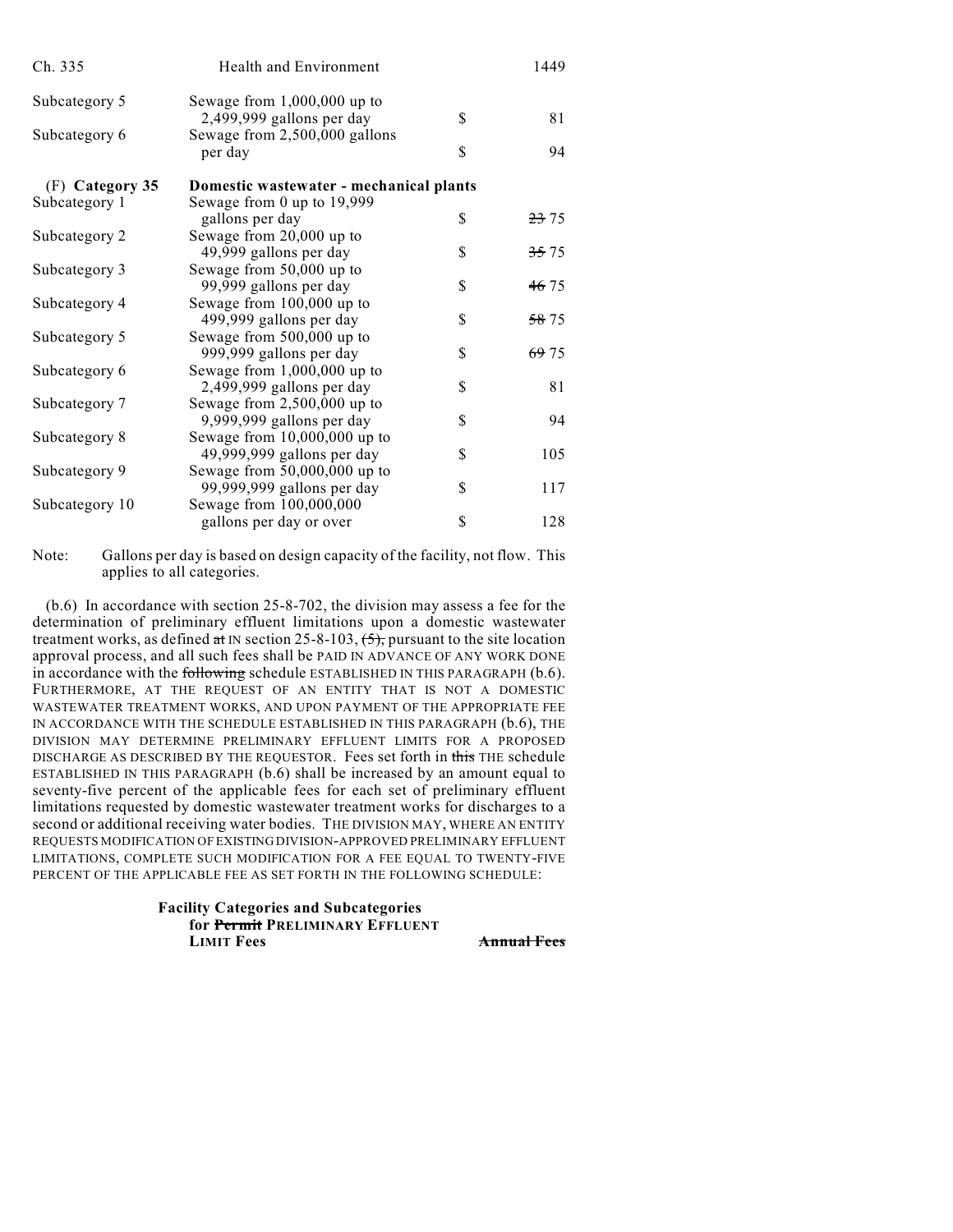| 1450                                                                                                                            | Health and Environment                                                                                                                                                                                                             | Ch. 335 |               |  |  |
|---------------------------------------------------------------------------------------------------------------------------------|------------------------------------------------------------------------------------------------------------------------------------------------------------------------------------------------------------------------------------|---------|---------------|--|--|
| (I) Category 40                                                                                                                 | Preliminary effluent limitations for individual<br>permits                                                                                                                                                                         |         |               |  |  |
| Subcategory 1                                                                                                                   | Less than 100,000 gallons per day                                                                                                                                                                                                  | \$      | 1,5002,100    |  |  |
| Subcategory 2                                                                                                                   | From 100,000 up to 999,999<br>gallons per day                                                                                                                                                                                      | \$      | 3,0004,200    |  |  |
| Subcategory 3                                                                                                                   | From 1,000,000 up to 9,999,999                                                                                                                                                                                                     |         |               |  |  |
| Subcategory 4                                                                                                                   | gallons per day<br>$10,000,000$ or more gallons per                                                                                                                                                                                | \$      | 4,500 6,300   |  |  |
|                                                                                                                                 | day OR MORE                                                                                                                                                                                                                        | \$      | 6,000 8,400   |  |  |
| (II) Category 41                                                                                                                | Preliminary effluent limitations for general<br>permits                                                                                                                                                                            |         |               |  |  |
|                                                                                                                                 | From 0 up to $1,000,000$ gallons<br>per day                                                                                                                                                                                        | \$      | 7501,050      |  |  |
| Note:<br>flow greater than zero.                                                                                                | This group includes preliminary effluent limitations for minor domestic<br>facilities that discharge to: Unclassified waters; class 2 (aquatic life)<br>streams with a zero low flow; or class 2 (aquatic life) streams with a low |         |               |  |  |
| (III) Category 42                                                                                                               | Preliminary effluent limitations for<br>discharges to groundwater                                                                                                                                                                  |         |               |  |  |
| Subcategory 1                                                                                                                   | Minor facilities (less than                                                                                                                                                                                                        |         |               |  |  |
|                                                                                                                                 | $1,000,000$ gallons per day)                                                                                                                                                                                                       | \$      | 375 525       |  |  |
| Subcategory 2                                                                                                                   | Major facilities (at least                                                                                                                                                                                                         |         |               |  |  |
|                                                                                                                                 | $1,000,000$ gallons per day)                                                                                                                                                                                                       | \$      | 600 840       |  |  |
| (IV) Category 43<br>Review of preliminary effluent limitations<br>for individual permits (professionally prepared<br>by others) |                                                                                                                                                                                                                                    |         |               |  |  |
| Subcategory 1                                                                                                                   | Minor facilities (less than                                                                                                                                                                                                        |         |               |  |  |
|                                                                                                                                 | 1,000,000 gallons per day)                                                                                                                                                                                                         | S.      | $1,125$ 1,575 |  |  |
| Subcategory 2                                                                                                                   | Major facilities (at least<br>1,000,000 gallons per day)                                                                                                                                                                           | \$      | $2,250$ 3,150 |  |  |
|                                                                                                                                 | (b.7) EFFECTIVE JULY 1, 2007, IN ACCORDANCE WITH SECTION 25-8-702, THE<br>DIVICION MAY ACCESS A EEE HIDOM A DOMESTIC WASTEMATED TREATMENT WORKS                                                                                    |         |               |  |  |

DIVISION MAY ASSESS A FEE UPON A DOMESTIC WASTEWATER TREATMENT WORKS, AND ALL SUCH FEES SHALL BE PAID IN ADVANCE OF ANY WORK DONE IN ACCORDANCE WITH THE FOLLOWING SCHEDULE:

| (I) CATEGORY 44      | <b>WASTEWATER SITE APPLICATIONS</b>                                                    |   |        |
|----------------------|----------------------------------------------------------------------------------------|---|--------|
| <b>SUBCATEGORY 1</b> | WASTEWATER TREATMENT PLANTS<br>(LESS THAN 100,000 GALLONS                              |   |        |
|                      | PER DAY)                                                                               |   |        |
|                      | <b>NEW</b>                                                                             | S | 7,738  |
|                      | <b>EXPANSION</b>                                                                       |   | 6,191  |
| SUBCATEGORY 2        | WASTEWATER TREATMENT PLANTS<br>(100,000 GALLONS TO 999,999)<br><b>GALLONS PER DAY)</b> |   |        |
|                      | <b>NEW</b>                                                                             | S | 15,477 |
|                      | <b>EXPANSION</b>                                                                       | S | 12,381 |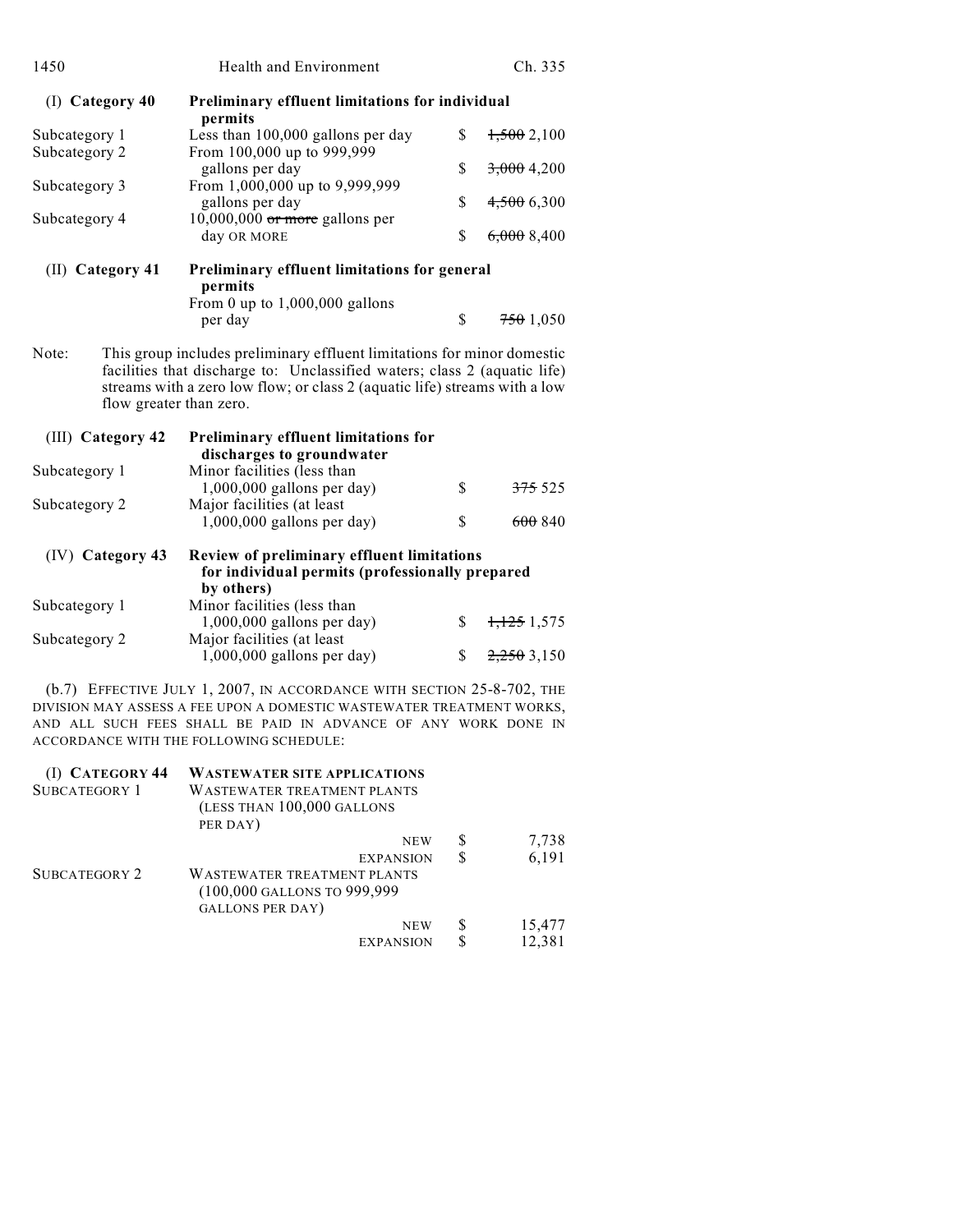| Ch. 335               | Health and Environment                                                                                                                                                                                          | 1451         |
|-----------------------|-----------------------------------------------------------------------------------------------------------------------------------------------------------------------------------------------------------------|--------------|
| SUBCATEGORY 3         | <b>WASTEWATER TREATMENT PLANTS</b><br>(1,000,000 GALLONS TO 9,999,999<br>GALLONS PER DAY)                                                                                                                       |              |
|                       | NEW                                                                                                                                                                                                             | \$<br>23,215 |
|                       | <b>EXPANSION</b>                                                                                                                                                                                                | \$<br>18,572 |
| <b>SUBCATEGORY 4</b>  | WASTEWATER TREATMENT PLANTS<br>$(10,000,000$ GALLONS PER DAY<br>OR MORE)                                                                                                                                        |              |
|                       | NEW                                                                                                                                                                                                             | \$<br>30,953 |
|                       | <b>EXPANSION</b>                                                                                                                                                                                                | \$<br>24,763 |
| <b>SUBCATEGORY 5</b>  | LIFT STATIONS (LESS THAN<br>100,000 GALLONS PER DAY)                                                                                                                                                            |              |
|                       | NEW                                                                                                                                                                                                             | \$<br>1,935  |
|                       | <b>EXPANSION</b>                                                                                                                                                                                                | \$<br>1,548  |
| SUBCATEGORY 6         | LIFT STATIONS (100,000<br><b>GALLONS TO 999,999</b>                                                                                                                                                             |              |
|                       | <b>GALLONS PER DAY)</b><br>NEW                                                                                                                                                                                  | \$<br>3,869  |
|                       | <b>EXPANSION</b>                                                                                                                                                                                                | \$<br>3,095  |
| <b>SUBCATEGORY 7</b>  | LIFT STATIONS (1,000,000<br>GALLONS TO 9,999,999<br><b>GALLONS PER DAY)</b>                                                                                                                                     |              |
|                       | NEW                                                                                                                                                                                                             | \$<br>5,804  |
|                       | <b>EXPANSION</b>                                                                                                                                                                                                | \$<br>4,643  |
| <b>SUBCATEGORY 8</b>  | LIFT STATIONS (10,000,000                                                                                                                                                                                       |              |
|                       | <b>GALLONS PER DAY OR MORE)</b>                                                                                                                                                                                 |              |
|                       | NEW                                                                                                                                                                                                             | \$<br>7,738  |
|                       | <b>EXPANSION</b>                                                                                                                                                                                                | \$<br>6,191  |
| SUBCATEGORY 9         | <b>AMENDMENTS TO SITE</b><br>APPLICATIONS CONCERNING A CHANGE<br>FROM GAS CHLORINATION TO LIQUID<br>CHLORINATION OR FROM ANY FORM<br>OF CHLORINATION TO ULTRAVIOLET LIGHT<br>DISINFECTION (LESS THAN 100,000    |              |
|                       | <b>GALLONS PER DAY)</b>                                                                                                                                                                                         | \$<br>451    |
| SUBCATEGORY 10        | <b>AMENDMENTS TO SITE</b><br>APPLICATIONS CONCERNING A CHANGE<br>FROM GAS CHLORINATION TO LIQUID<br>CHLORINATION OR FROM ANY FORM<br>OF CHLORINATION TO ULTRAVIOLET LIGHT<br>DISINFECTION (100,000 GALLONS TO   |              |
|                       | 999,999 GALLONS PER DAY)                                                                                                                                                                                        | \$<br>903    |
| <b>SUBCATEGORY 11</b> | <b>AMENDMENTS TO SITE</b><br>APPLICATIONS CONCERNING A CHANGE<br>FROM GAS CHLORINATION TO LIQUID<br>CHLORINATION OR FROM ANY FORM<br>OF CHLORINATION TO ULTRAVIOLET LIGHT<br>DISINFECTION (1,000,000 GALLONS TO |              |
|                       | 9,999,999 GALLONS PER DAY)                                                                                                                                                                                      | \$<br>1,354  |
| <b>SUBCATEGORY 12</b> | <b>AMENDMENTS TO SITE</b><br>APPLICATIONS CONCERNING A CHANGE                                                                                                                                                   |              |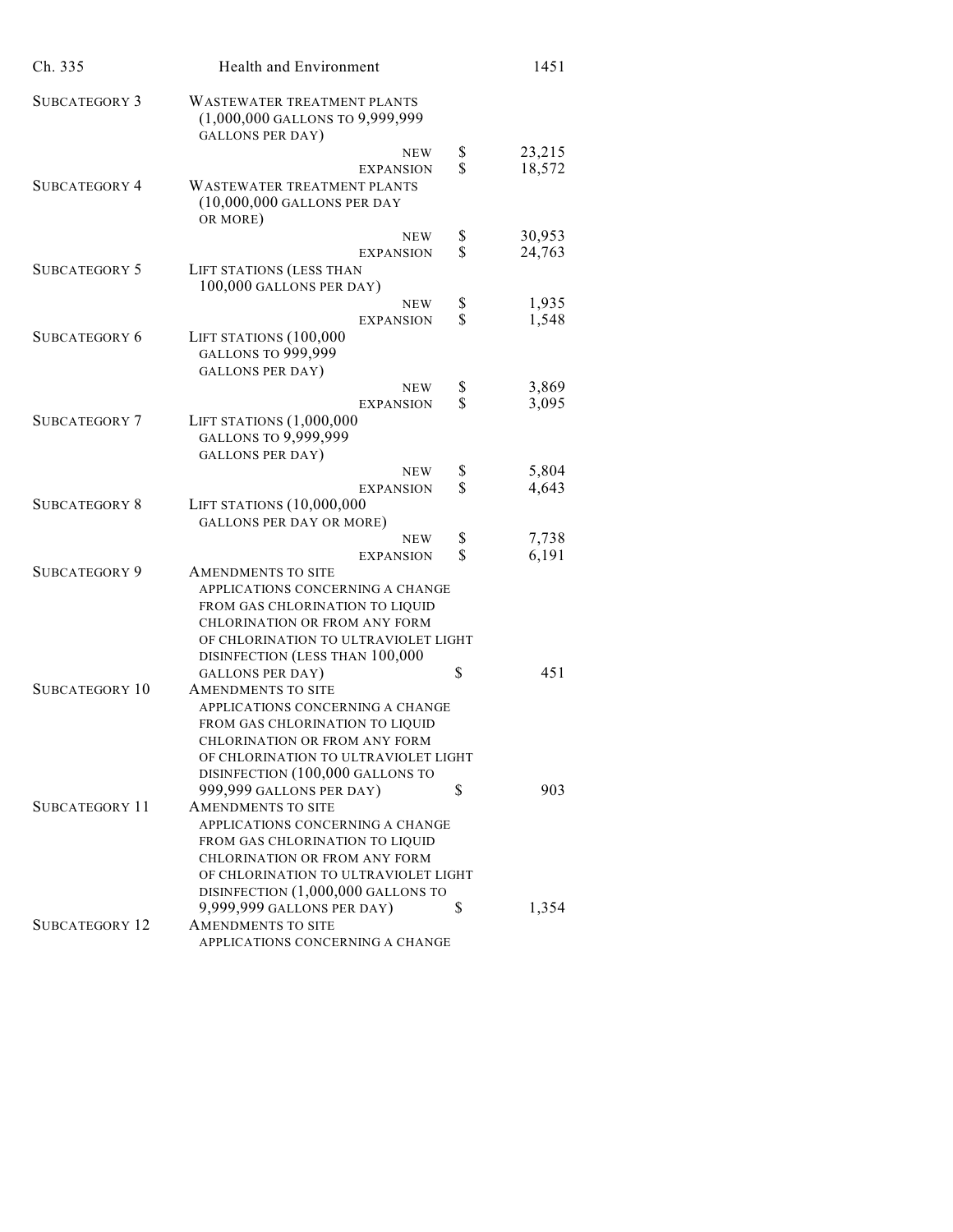| 1452                  | Health and Environment                               |          | Ch. 335      |
|-----------------------|------------------------------------------------------|----------|--------------|
|                       | FROM GAS CHLORINATION TO LIQUID                      |          |              |
|                       | CHLORINATION OR FROM ANY FORM                        |          |              |
|                       | OF CHLORINATION TO ULTRAVIOLET LIGHT                 |          |              |
|                       | DISINFECTION (10,000,000 GALLONS                     |          |              |
|                       | PER DAY OR MORE)                                     | \$       | 1,806        |
| SUBCATEGORY 13        | <b>OTHER AMENDMENTS TO SITE</b>                      |          |              |
|                       | APPLICATIONS (LESS THAN                              |          |              |
|                       | 100,000 GALLONS PER DAY)                             | \$       | 645          |
| <b>SUBCATEGORY 14</b> | OTHER AMENDMENTS TO SITE                             |          |              |
|                       | APPLICATIONS (100,000                                |          |              |
|                       | GALLONS TO 999,999 GALLONS                           |          |              |
|                       | PER DAY)                                             | \$       | 1,290        |
| SUBCATEGORY 15        | OTHER AMENDMENTS TO SITE                             |          |              |
|                       | APPLICATIONS (1,000,000                              |          |              |
|                       | GALLONS TO 9,999,999 GALLONS                         |          |              |
|                       | PER DAY)                                             | \$       | 1,935        |
| <b>SUBCATEGORY 16</b> | OTHER AMENDMENTS TO SITE                             |          |              |
|                       | APPLICATIONS (10,000,000                             |          |              |
|                       | <b>GALLONS PER DAY OR MORE)</b>                      | \$       | 2,579        |
| <b>SUBCATEGORY 17</b> | INDIVIDUAL SEWAGE DISPOSAL                           |          |              |
| <b>SUBCATEGORY 18</b> | <b>SYSTEMS</b><br><b>EXTENSION</b>                   | \$<br>\$ | 4,500<br>650 |
| <b>SUBCATEGORY 19</b> | <b>INTERCEPTORS SITE</b>                             |          |              |
|                       | <b>APPLICATIONS</b>                                  | \$       | 1,300        |
| <b>SUBCATEGORY 20</b> | <b>INTERCEPTOR CERTIFICATIONS</b>                    |          | 300          |
| <b>SUBCATEGORY 21</b> | <b>OUTFALL SEWERS</b>                                | \$       | 1,300        |
| (II) CATEGORY 45      | <b>WASTEWATER DESIGN REVIEW</b>                      |          |              |
| <b>SUBCATEGORY 1</b>  | <b>WASTEWATER TREATMENT PLANTS</b>                   |          |              |
|                       | (LESS THAN 100,000 GALLONS                           |          |              |
|                       | PER DAY)                                             |          |              |
|                       | <b>NEW</b>                                           | \$       | 4,900        |
|                       | <b>EXPANSION</b>                                     | \$       | 3,900        |
| <b>SUBCATEGORY 2</b>  | WASTEWATER TREATMENT PLANTS                          |          |              |
|                       | (100,000 GALLONS TO 999,999                          |          |              |
|                       | <b>GALLONS PER DAY)</b>                              |          |              |
|                       | <b>NEW</b>                                           | \$       | 9,900        |
|                       | <b>EXPANSION</b>                                     | \$       | 7,900        |
| <b>SUBCATEGORY 3</b>  | <b>WASTEWATER TREATMENT PLANTS</b>                   |          |              |
|                       | (1,000,000 GALLONS TO 9,999,999<br>GALLONS PER DAY)  |          |              |
|                       | NEW                                                  | \$       | 14,800       |
|                       | <b>EXPANSION</b>                                     | \$       | 11,800       |
| <b>SUBCATEGORY 4</b>  | <b>WASTEWATER TREATMENT PLANTS</b>                   |          |              |
|                       | (10,000,000 GALLONS PER DAY                          |          |              |
|                       | OR MORE)                                             |          |              |
|                       | NEW                                                  | \$       | 19,700       |
|                       | <b>EXPANSION</b>                                     | \$       | 15,800       |
| <b>SUBCATEGORY 5</b>  | LIFT STATIONS (LESS THAN<br>100,000 GALLONS PER DAY) |          |              |
|                       | <b>NEW</b>                                           | \$       | 1,200        |
|                       |                                                      |          |              |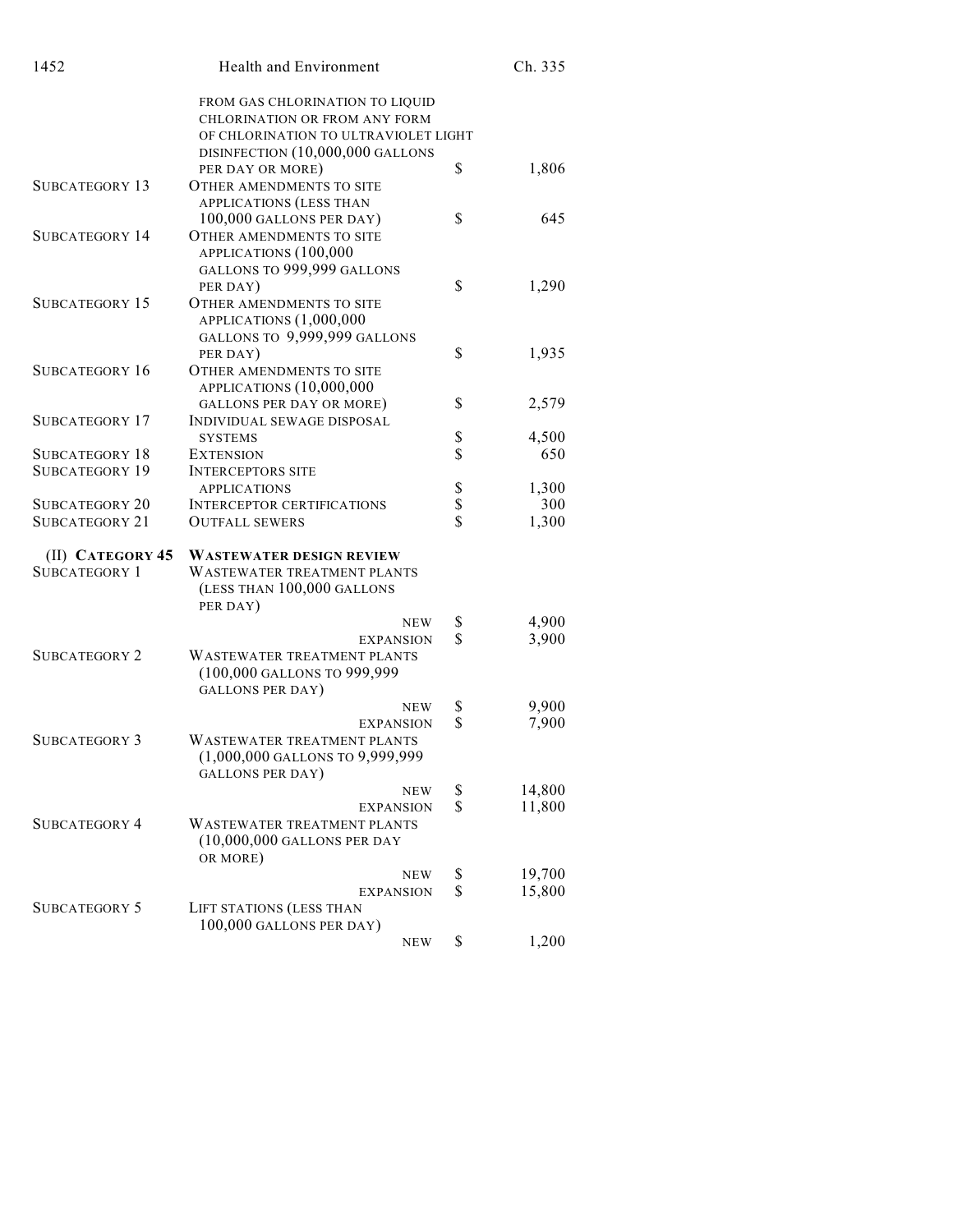| Ch. 335               | <b>Health and Environment</b>                       |                  | 1453     |       |
|-----------------------|-----------------------------------------------------|------------------|----------|-------|
| SUBCATEGORY 6         | LIFT STATIONS (100,000                              | <b>EXPANSION</b> | S        | 1,000 |
|                       | GALLONS TO 999,999 GALLONS                          |                  |          |       |
|                       | PER DAY)                                            |                  |          |       |
|                       |                                                     | <b>NEW</b>       | \$<br>\$ | 2,500 |
| <b>SUBCATEGORY 7</b>  |                                                     | <b>EXPANSION</b> |          | 2,000 |
|                       | LIFT STATIONS (1,000,000<br>GALLONS TO 9,999,999    |                  |          |       |
|                       |                                                     |                  |          |       |
|                       | <b>GALLONS PER DAY)</b>                             |                  | \$       | 3,700 |
|                       |                                                     | <b>NEW</b>       | \$       | 3,000 |
| SUBCATEGORY 8         |                                                     | <b>EXPANSION</b> |          |       |
|                       | LIFT STATIONS (10,000,000<br><b>GALLONS PER DAY</b> |                  |          |       |
|                       | OR MORE)                                            |                  |          |       |
|                       |                                                     | NEW              | \$       | 4,900 |
|                       |                                                     | <b>EXPANSION</b> | \$       | 3,900 |
| SUBCATEGORY 9         | <b>AMENDMENTS TO SITE</b>                           |                  |          |       |
|                       | APPLICATIONS CONCERNING A CHANGE                    |                  |          |       |
|                       | FROM GAS CHLORINATION TO LIQUID                     |                  |          |       |
|                       | CHLORINATION OR FROM ANY FORM                       |                  |          |       |
|                       | OF CHLORINATION TO ULTRAVIOLET LIGHT                |                  |          |       |
|                       | DISINFECTION (LESS THAN 100,000                     |                  |          |       |
|                       | <b>GALLONS PER DAY)</b>                             |                  | \$       | 500   |
| SUBCATEGORY 10        | <b>AMENDMENTS TO SITE</b>                           |                  |          |       |
|                       | APPLICATIONS CONCERNING A CHANGE                    |                  |          |       |
|                       | FROM GAS CHLORINATION TO LIQUID                     |                  |          |       |
|                       | CHLORINATION OR FROM ANY FORM                       |                  |          |       |
|                       | OF CHLORINATION TO ULTRAVIOLET LIGHT                |                  |          |       |
|                       | DISINFECTION (100,000 GALLONS TO                    |                  |          |       |
|                       | 999,999 GALLONS PER DAY)                            |                  | \$       | 1,000 |
| SUBCATEGORY 11        | <b>AMENDMENTS TO SITE</b>                           |                  |          |       |
|                       | APPLICATIONS CONCERNING A CHANGE                    |                  |          |       |
|                       | FROM GAS CHLORINATION TO LIQUID                     |                  |          |       |
|                       | CHLORINATION OR FROM ANY FORM                       |                  |          |       |
|                       | OF CHLORINATION TO ULTRAVIOLET LIGHT                |                  |          |       |
|                       | DISINFECTION (1,000,000 GALLONS TO                  |                  |          |       |
|                       | 9,999,999 GALLONS PER DAY)                          |                  | \$       | 1,500 |
| SUBCATEGORY 12        | AMENDMENTS TO SITE                                  |                  |          |       |
|                       | APPLICATIONS CONCERNING A CHANGE                    |                  |          |       |
|                       | FROM GAS CHLORINATION TO LIQUID                     |                  |          |       |
|                       | <b>CHLORINATION OR FROM ANY FORM</b>                |                  |          |       |
|                       | OF CHLORINATION TO ULTRAVIOLET LIGHT                |                  |          |       |
|                       | DISINFECTION (10,000,000 GALLONS                    |                  |          |       |
|                       | PER DAY OR MORE)                                    |                  | \$       | 2,000 |
| <b>SUBCATEGORY 13</b> | <b>OTHER AMENDMENTS TO SITE</b>                     |                  |          |       |
|                       | <b>APPLICATIONS (LESS THAN</b>                      |                  |          |       |
|                       | 100,000 GALLONS PER DAY)                            |                  | \$       | 700   |
| <b>SUBCATEGORY 14</b> | OTHER AMENDMENTS TO SITE                            |                  |          |       |
|                       | APPLICATIONS (100,000                               |                  |          |       |
|                       | GALLONS TO 999,999 GALLONS                          |                  |          |       |
|                       | PER DAY)                                            |                  | \$       | 1,400 |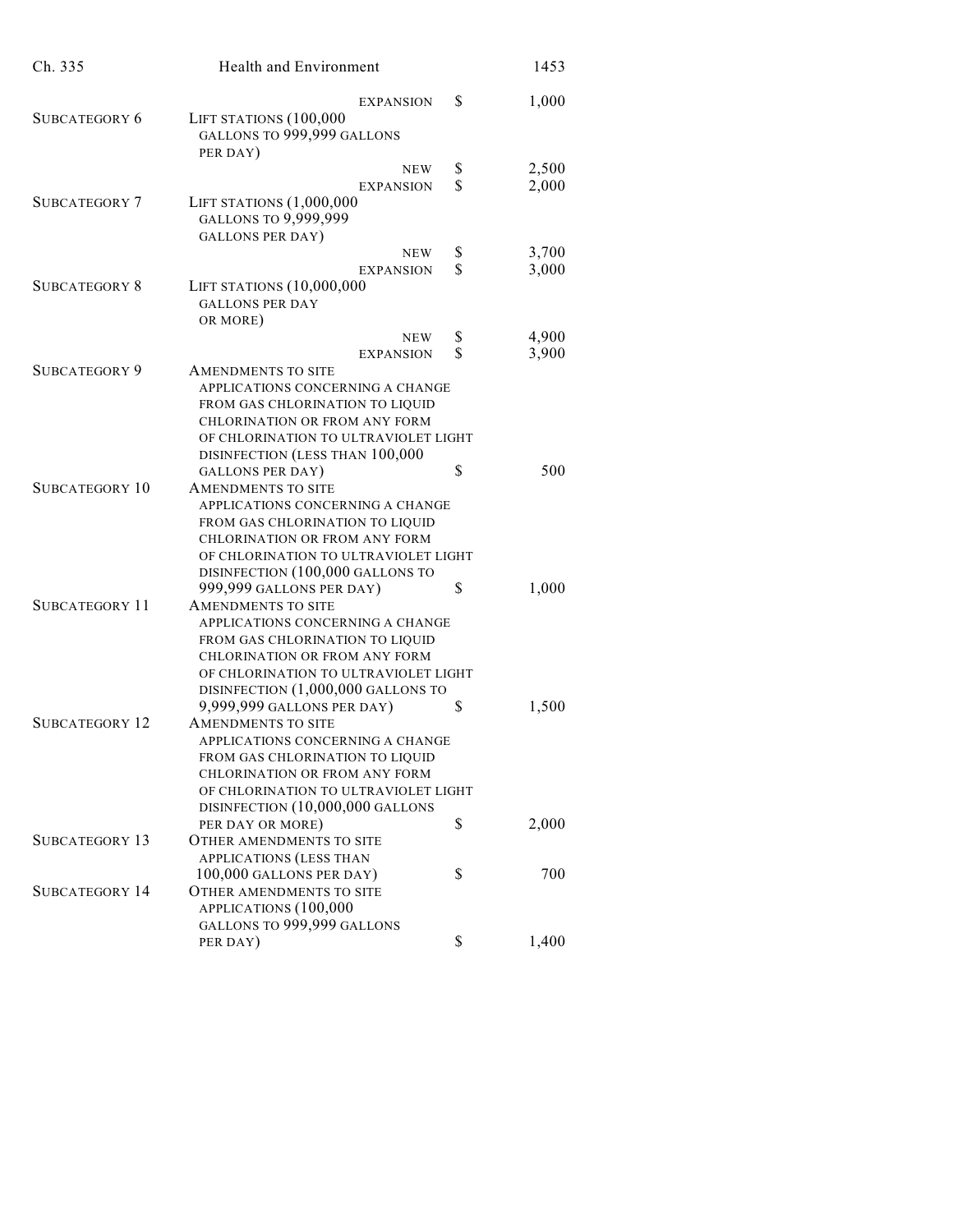| 1454                  | Health and Environment                                                              | Ch. 335     |
|-----------------------|-------------------------------------------------------------------------------------|-------------|
| SUBCATEGORY 15        | OTHER AMENDMENTS TO SITE<br>APPLICATIONS (1,000,000<br>GALLONS TO 9,999,999 GALLONS |             |
|                       | PER DAY)                                                                            | \$<br>2,100 |
| <b>SUBCATEGORY 16</b> | OTHER AMENDMENTS TO SITE<br>APPLICATIONS (10,000,000                                |             |
|                       | GALLONS PER DAY OR MORE)                                                            | \$<br>2,800 |
| SUBCATEGORY 17        | <b>INDIVIDUAL SEWAGE DISPOSAL</b>                                                   |             |
|                       | <b>SYSTEMS</b>                                                                      | \$<br>3,000 |
| SUBCATEGORY 18        | <b>INTERCEPTORS</b>                                                                 | \$<br>1,400 |
| SUBCATEGORY 19        | <b>OUTFALL SEWERS</b>                                                               | \$<br>1,400 |
|                       |                                                                                     |             |
| (III) CATEGORY 46     | <b>WASTEWATER REUSE AUTHORIZATIONS</b>                                              |             |
| SUBCATEGORY 1         |                                                                                     |             |
|                       | FACILITY CAPACITY (LESS THAN<br>100,000 GALLONS PER DAY)                            | \$<br>450   |
| <b>SUBCATEGORY 2</b>  |                                                                                     |             |
|                       | FACILITY CAPACITY (100,000 GALLONS<br>TO 499,999 GALLONS PER DAY)                   | \$<br>840   |
| SUBCATEGORY 3         | FACILITY CAPACITY (500,000 GALLONS                                                  |             |
|                       |                                                                                     | \$<br>1,400 |
| <b>SUBCATEGORY 4</b>  | TO 999,999 GALLONS PER DAY)                                                         |             |
|                       | FACILITY CAPACITY (1,000,000 TO<br>2,499,999 GALLONS PER DAY)                       | \$<br>2,300 |
| SUBCATEGORY 5         |                                                                                     |             |
|                       | FACILITY CAPACITY (2,500,000 TO                                                     | \$<br>4,300 |
| SUBCATEGORY 6         | 9,999,999 GALLONS PER DAY)                                                          |             |
|                       | FACILITY CAPACITY (10,000,000<br>GALLONS PER DAY OR MORE)                           | \$<br>6,300 |

(c) All fees collected pursuant to paragraphs (b),  $\overline{\text{and}}$  (b.6), AND (b.7) of this subsection (1) shall be transmitted to the state treasurer, who shall credit the same to the water quality control fund, which fund is hereby created. The moneys in such fund that are collected pursuant to paragraph (b) of this subsection (1) shall be appropriated annually to the department of public health and environment by the general assembly, which shall review expenditures of such moneys to assure that they are used only to fund the expenses of the discharge permit system AND OTHER ACTIVITIES INCLUDED IN PARAGRAPHS (b), (b.6), AND (b.7) OF THIS SUBSECTION (1). All interest earned on the investment or deposit of moneys in the fund and all unencumbered or unappropriated balances in the fund shall remain in the fund, shall be appropriated only for the expenses of the discharge permit system, and shall not be transferred or revert to the general fund or any other fund at the end of any fiscal year or any other time. It is the intent of the general assembly that a portion of the expenses of the discharge permit system be funded from the general fund, reflecting the benefit derived by the general public; except that the general assembly may determine, in any given fiscal year, that general fund revenues are inadequate to meet general fund demands and that, as a consequence, it shall be necessary to forego, subject to future reconsideration, all or some portion of such general fund contribution to the discharge permit program pursuant to this part 5.

**SECTION 2. Repeal.** 25-8-501.1 (7), Colorado Revised Statutes, is repealed as follows:

**25-8-501.1. Permit required for point source water pollution control definitions - housed commercial swine feeding operations - legislative**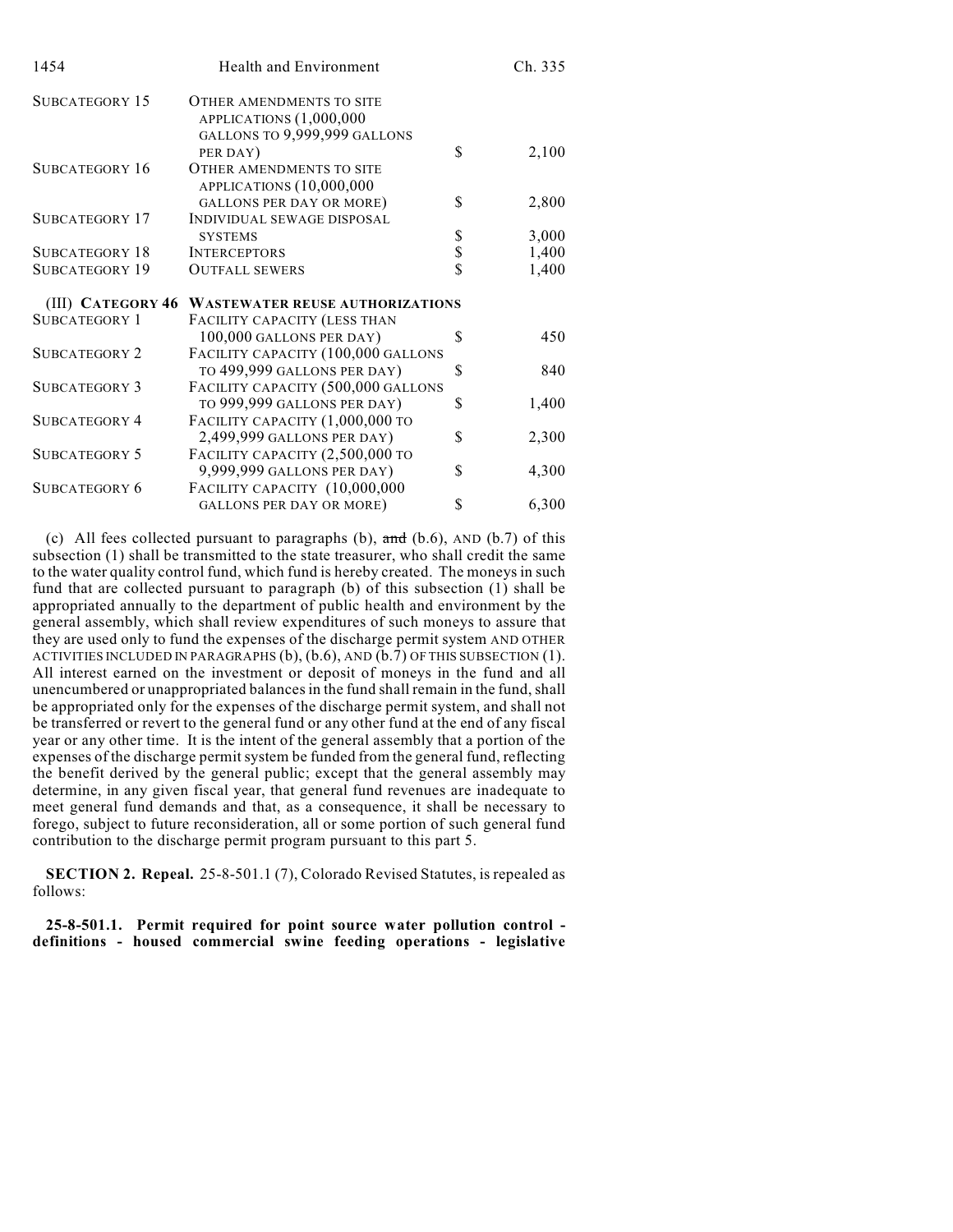**declaration.** (7) The division shall assess a housed commercial swine feeding operation an annual permit fee, not to exceed 20 cents per animal, based on the operations working capacity to offset direct and indirect costs of the program. As used in this paragraph (a), "working capacity" means the number of swine that the housed commercial swine feeding operation is capable of housing at one time.

**SECTION 3.** 25-1.5-209, Colorado Revised Statutes, is RECREATED AND REENACTED, WITH AMENDMENTS, to read:

**25-1.5-209. Drinking water fee - drinking water cash fund.** (1) EFFECTIVE JULY 1, 2007, THE DIVISION MAY ASSESS AN ANNUAL FEE UPON PUBLIC WATER SYSTEMS, AND ALL SUCH FEES SHALL BE IN ACCORDANCE WITH THE FOLLOWING SCHEDULE:

## **FACILITY CATEGORIES AND SUBCATEGORIES<br>
<b>FOR DRINKING WATER FEES** ANNUAL FEES **FOR DRINKING WATER FEES**

| (a) CATEGORY 01      | <b>COMMUNITY SURFACE WATER SYSTEMS</b>                     |                         |        |
|----------------------|------------------------------------------------------------|-------------------------|--------|
| <b>SUBCATEGORY 1</b> | POPULATION FROM 25 - 250                                   | \$                      | 75     |
| <b>SUBCATEGORY 2</b> | POPULATION FROM 251 - 500                                  | \$                      | 100    |
| <b>SUBCATEGORY 3</b> | POPULATION FROM 501 - 1,000                                | \$                      | 310    |
| <b>SUBCATEGORY 4</b> | POPULATION FROM 1,001 - 3,300                              | \$                      | 465    |
| <b>SUBCATEGORY 5</b> | POPULATION FROM 3,301 - 10,000                             | \$                      | 865    |
| SUBCATEGORY 6        | POPULATION FROM 10,001 - 30,000                            | \$                      | 1,850  |
| <b>SUBCATEGORY 7</b> | POPULATION FROM 30,001 - 100,000                           | \$                      | 4,940  |
| <b>SUBCATEGORY 8</b> | POPULATION FROM 100,001 - 200,000                          | \$                      | 9,270  |
| SUBCATEGORY 9        | POPULATION FROM 200,001 - 500,000                          | \$                      | 15,450 |
| SUBCATEGORY 10       | POPULATION GREATER THAN 500,000                            | \$                      | 21,630 |
| (b) CATEGORY $02$    | <b>COMMUNITY GROUND WATER SYSTEMS</b>                      |                         |        |
| <b>SUBCATEGORY 1</b> | POPULATION FROM 25 - 250                                   | \$                      | 75     |
| <b>SUBCATEGORY 2</b> | POPULATION FROM 251 - 500                                  | \$                      | 100    |
| SUBCATEGORY 3        | POPULATION FROM 501 - 1,000                                | \$                      | 220    |
| <b>SUBCATEGORY 4</b> | POPULATION FROM 1,001 - 3,300                              | \$                      | 310    |
| <b>SUBCATEGORY 5</b> | POPULATION FROM 3,301 - 10,000                             | \$                      | 680    |
| SUBCATEGORY 6        | POPULATION FROM 10,001 - 30,000                            | \$                      | 1,545  |
| <b>SUBCATEGORY 7</b> | POPULATION GREATER THAN 30,001                             | \$                      | 4,450  |
| (c) CATEGORY $03$    | <b>COMMUNITY-PURCHASED SURFACE WATER</b>                   |                         |        |
|                      | OR GROUND WATER SYSTEMS                                    |                         |        |
| SUBCATEGORY 1        | POPULATION FROM 25 - 250                                   | \$                      | 75     |
| <b>SUBCATEGORY 2</b> | POPULATION FROM 251 - 500                                  | \$                      | 100    |
| SUBCATEGORY 3        | POPULATION FROM 501 - 1,000                                | \$                      | 155    |
| <b>SUBCATEGORY 4</b> | POPULATION FROM 1,001 - 3,300                              | \$                      | 250    |
| <b>SUBCATEGORY 5</b> | POPULATION FROM 3,301 - 10,000                             | \$                      | 490    |
| <b>SUBCATEGORY 6</b> | POPULATION FROM 10,001 - 30,000                            | \$                      | 865    |
| <b>SUBCATEGORY 7</b> | POPULATION GREATER THAN 30,001                             | $\overline{\mathbb{S}}$ | 2,470  |
| (d) CATEGORY $04$    | NONTRANSIENT, NONCOMMUNITY<br><b>SURFACE WATER SYSTEMS</b> |                         |        |
| SUBCATEGORY 1        | POPULATION FROM 25 - 250                                   | \$                      | 75     |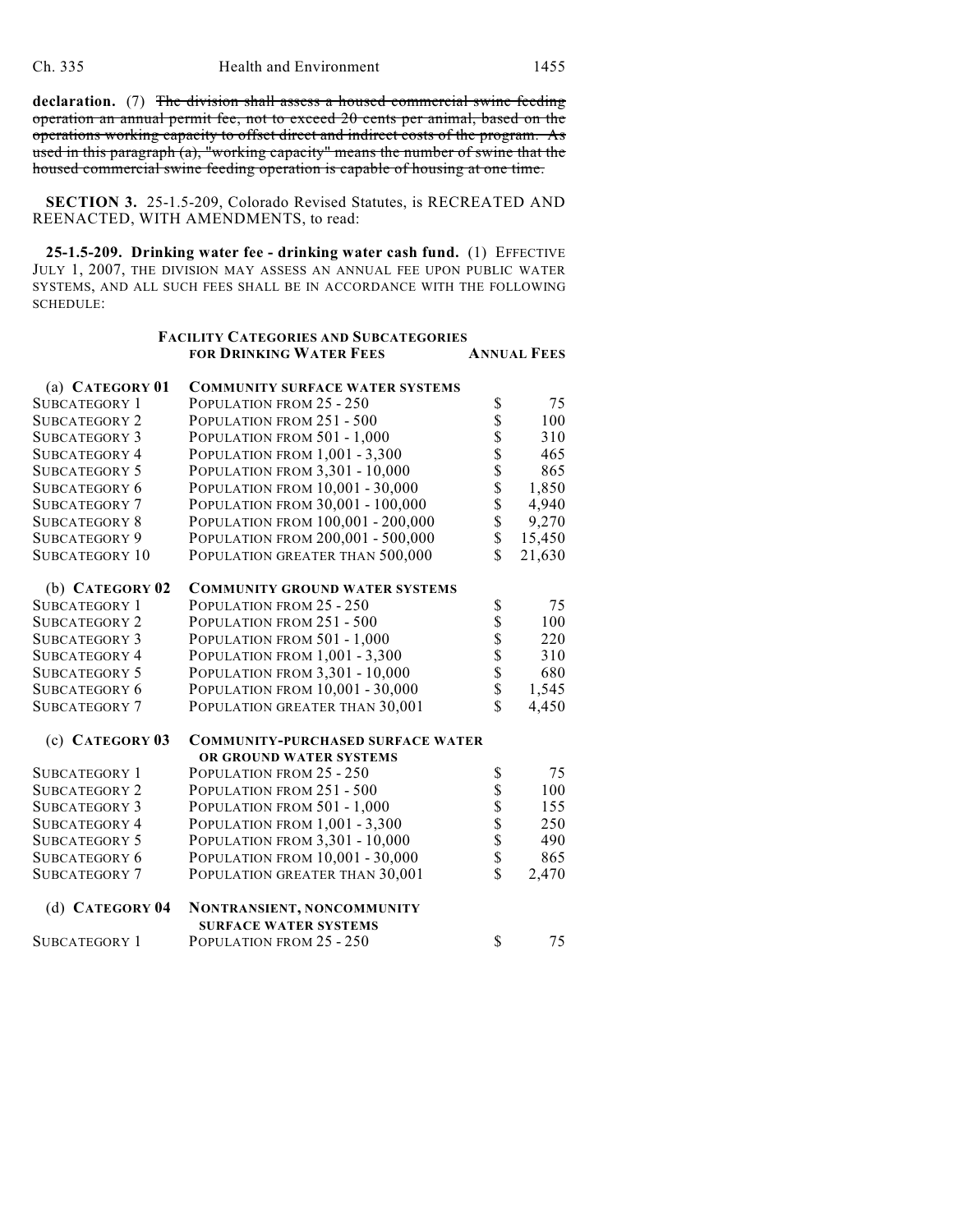| 1456                 | Health and Environment          |                                                                   | Ch. 335 |
|----------------------|---------------------------------|-------------------------------------------------------------------|---------|
|                      |                                 |                                                                   |         |
| <b>SUBCATEGORY 2</b> | POPULATION FROM 251 - 500       | \$                                                                | 100     |
| <b>SUBCATEGORY 3</b> | POPULATION FROM 501 - 1,000     | \$\$\$                                                            | 280     |
| <b>SUBCATEGORY 4</b> | POPULATION FROM 1,001 - 3,300   |                                                                   | 400     |
| <b>SUBCATEGORY 5</b> | POPULATION FROM 3,301 - 10,000  |                                                                   | 620     |
| SUBCATEGORY 6        | POPULATION FROM 10,001 - 30,000 |                                                                   | 1,670   |
| <b>SUBCATEGORY 7</b> | POPULATION GREATER THAN 30,001  | \$                                                                | 4,450   |
| $(e)$ CATEGORY 05    | NONTRANSIENT, NONCOMMUNITY      |                                                                   |         |
|                      | <b>GROUND WATER SYSTEMS</b>     |                                                                   |         |
| <b>SUBCATEGORY 1</b> | POPULATION FROM 25 - 250        |                                                                   | 75      |
| <b>SUBCATEGORY 2</b> | POPULATION FROM 251 - 500       |                                                                   | 100     |
| <b>SUBCATEGORY 3</b> | POPULATION FROM 501 - 1,000     | \$<br>\$\$\$\$<br>\$\$                                            | 155     |
| <b>SUBCATEGORY 4</b> | POPULATION FROM 1,001 - 3,300   |                                                                   | 245     |
| SUBCATEGORY 5        | POPULATION FROM 3,301 - 10,000  |                                                                   | 495     |
| SUBCATEGORY 6        | POPULATION FROM 10,001 - 30,000 |                                                                   | 1,360   |
| <b>SUBCATEGORY 7</b> | POPULATION GREATER THAN 30,001  | \$                                                                | 3,650   |
| (f) CATEGORY 06      | NONTRANSIENT, NONCOMMUNITY      |                                                                   |         |
|                      | PURCHASED SURFACE WATER OR      |                                                                   |         |
|                      | <b>GROUND WATER SYSTEMS</b>     |                                                                   |         |
| <b>SUBCATEGORY 1</b> | POPULATION FROM 25 - 250        |                                                                   | 75      |
| <b>SUBCATEGORY 2</b> | POPULATION FROM 251 - 500       |                                                                   | 100     |
| <b>SUBCATEGORY 3</b> | POPULATION FROM 501 - 1,000     |                                                                   | 125     |
| <b>SUBCATEGORY 4</b> | POPULATION FROM 1,001 - 3,300   |                                                                   | 185     |
| SUBCATEGORY 5        | POPULATION FROM 3,301 - 10,000  | S<br>S<br>S<br>S<br>S<br>S<br>S<br>S<br>S<br>S<br>S<br>S<br>S<br> | 325     |
| SUBCATEGORY 6        | POPULATION FROM 10,001 - 30,000 |                                                                   | 805     |
| <b>SUBCATEGORY 7</b> | POPULATION GREATER THAN 30,001  | \$                                                                | 1,980   |
| $(g)$ CATEGORY 07    | TRANSIENT, NONCOMMUNITY SURFACE |                                                                   |         |
|                      | <b>WATER SYSTEMS</b>            |                                                                   |         |
| <b>SUBCATEGORY 1</b> | POPULATION FROM 25 - 250        |                                                                   | 75      |
| <b>SUBCATEGORY 2</b> | POPULATION FROM 251 - 500       | \$<br>\$\$\$\$<br>\$\$                                            | 100     |
| <b>SUBCATEGORY 3</b> | POPULATION FROM 501 - 1,000     |                                                                   | 245     |
| <b>SUBCATEGORY 4</b> | POPULATION FROM 1,001 - 3,300   |                                                                   | 310     |
| SUBCATEGORY 5        | POPULATION FROM 3,301 - 10,000  |                                                                   | 555     |
| <b>SUBCATEGORY 6</b> | POPULATION FROM 10,001 - 30,000 |                                                                   | 620     |
| <b>SUBCATEGORY 7</b> | POPULATION GREATER THAN 30,001  | .<br>\$                                                           | 3,960   |
| (h) CATEGORY 08      | TRANSIENT, NONCOMMUNITY GROUND  |                                                                   |         |
|                      | <b>WATER SYSTEMS</b>            |                                                                   |         |
| SUBCATEGORY 1        | POPULATION FROM 25 - 250        | \$                                                                | 75      |
| <b>SUBCATEGORY 2</b> | POPULATION FROM 251 - 500       |                                                                   | 100     |
| SUBCATEGORY 3        | POPULATION FROM 501 - 1,000     |                                                                   | 125     |
| <b>SUBCATEGORY 4</b> | POPULATION FROM 1,001 - 3,300   | <b>SSSS</b>                                                       | 185     |
| <b>SUBCATEGORY 5</b> | POPULATION FROM 3,301 - 10,000  |                                                                   | 495     |
| SUBCATEGORY 6        | POPULATION FROM 10,001 - 30,000 |                                                                   | 535     |
| <b>SUBCATEGORY 7</b> | POPULATION GREATER THAN 30,001  | \$                                                                | 2,970   |
| (i) CATEGORY 09      | TRANSIENT, NONCOMMUNITY         |                                                                   |         |
|                      | PURCHASED SURFACE WATER OR      |                                                                   |         |

 **GROUND WATER SYSTEMS**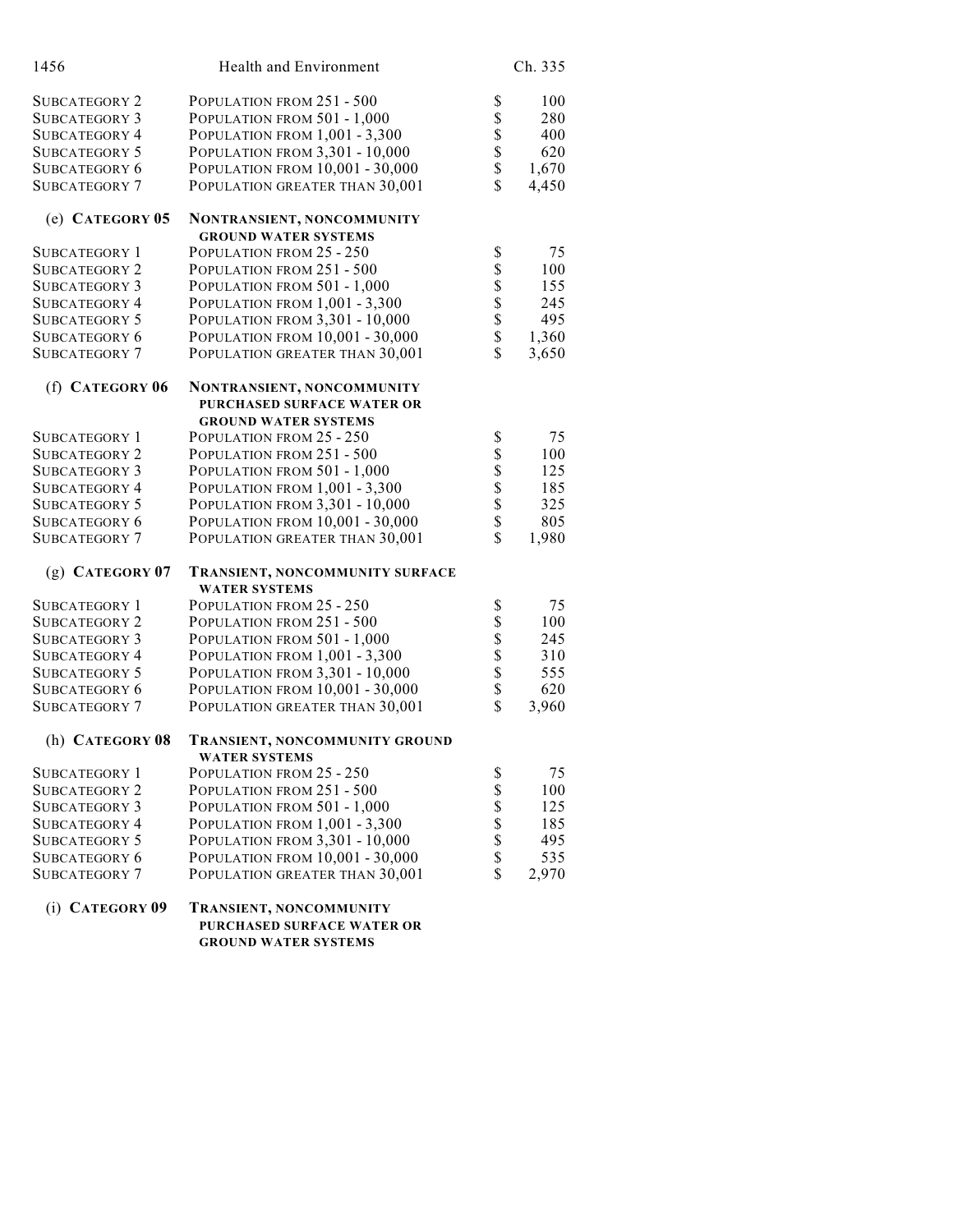| Health and Environment          |     | 1457 |
|---------------------------------|-----|------|
| POPULATION FROM 25 - 250        |     | 75   |
| POPULATION FROM 251 - 500       | \$. | 100  |
| POPULATION FROM 501 - 1,000     |     | 110  |
| POPULATION FROM $1,001 - 3,300$ | \$. | 125  |
| POPULATION FROM 3,301 - 10,000  |     | 310  |
| POPULATION FROM 10,001 - 30,000 |     | 435  |
| POPULATION GREATER THAN 30,001  |     | 1490 |
|                                 |     |      |

(2) ALL FEES COLLECTED PURSUANT TO THIS SECTION SHALL BE TRANSMITTED TO THE STATE TREASURER, WHO SHALL CREDIT THEM TO THE DRINKING WATER CASH FUND, WHICH FUND IS HEREBY CREATED IN THE STATE TREASURY. MONEYS SO COLLECTED SHALL BE ANNUALLY APPROPRIATED BY THE GENERAL ASSEMBLY TO THE DEPARTMENT FOR ALLOCATION TO THE DIVISION OF ADMINISTRATION TO OPERATE THE DRINKING WATER PROGRAM ESTABLISHED IN THIS PART 2. THE GENERAL ASSEMBLY SHALL REVIEW EXPENDITURES OF SUCH MONEYS TO ASSURE THAT THEY ARE USED ONLY FOR SUCH PURPOSES. ALL INTEREST EARNED ON THE INVESTMENT OR DEPOSIT OF MONEYS IN THE CASH FUND AND ALL UNAPPROPRIATED OR UNENCUMBERED MONEYS IN THE CASH FUND SHALL REMAIN IN THE CASH FUND AND SHALL NOT REVERT TO THE GENERAL FUND OR ANY OTHER FUND AT THE END OF ANY FISCAL YEAR OR ANY OTHER TIME. ANY FUNDS REMAINING FROM FEES COLLECTED PRIOR TO THE REPEAL OF FORMER SECTION 25-1.5-209, AS IT EXISTED PRIOR TO JULY 1, 2005, SHALL BE TRANSMITTED TO THE STATE TREASURER, WHO SHALL CREDIT THE SAME TO THE CASH FUND.

**SECTION 4.** 25-10-107, Colorado Revised Statutes, is amended BY THE ADDITION OF A NEW SUBSECTION to read:

**25-10-107. Fees.** (3) EFFECTIVE JULY 1, 2007, IN ADDITION TO THE FEES ESTABLISHED IN THIS SECTION, THE DIVISION MAY ASSESS A FEE OF TWENTY-THREE DOLLARS FOR EACH NEWLY AUTHORIZED INDIVIDUAL SEWAGE DISPOSAL SYSTEM, THREE DOLLARS OF WHICH SHALL BE RETAINED BY THE COUNTY IN WHICH THE INDIVIDUAL SEWAGE DISPOSAL SYSTEM IS TO BE CONSTRUCTED TO COVER THE COUNTY'S ADMINISTRATIVE COSTS AND TWENTY DOLLARS OF WHICH SHALL BE TRANSMITTED TO THE STATE TREASURER, WHO SHALL DEPOSIT SUCH SUM IN THE WATER QUALITY CONTROL FUND CREATED IN SECTION 25-8-502 (1) (c).

**SECTION 5. Appropriation - adjustments to the 2007 long bill.** (1) In addition to any other appropriation, there is hereby appropriated, to the department of public health and environment, for the fiscal year beginning July 1, 2007, the sum of five hundred six thousand two hundred ninety-one dollars (\$506,291) and 4.0 FTE, or so much thereof as may be necessary, for the implementation of this act. Of said sum, three hundred fifty-two thousand nine hundred seventy dollars (\$352,970) and 3.5 FTE shall be from the Drinking Water Cash Fund created in section 25-8-502 (1) (c), Colorado Revised Statutes, and one hundred fifty-three thousand three hundred twenty-one dollars (\$153,321) and 0.5 FTE shall be from the Water Quality Control Fund created in section 25-1-209 (2), Colorado Revised Statutes.

(2) For the implementation of this act, appropriations made in the annual general appropriation act for the fiscal year beginning July 1, 2007, to the department of public health and environment, division of water quality control, is decreased by